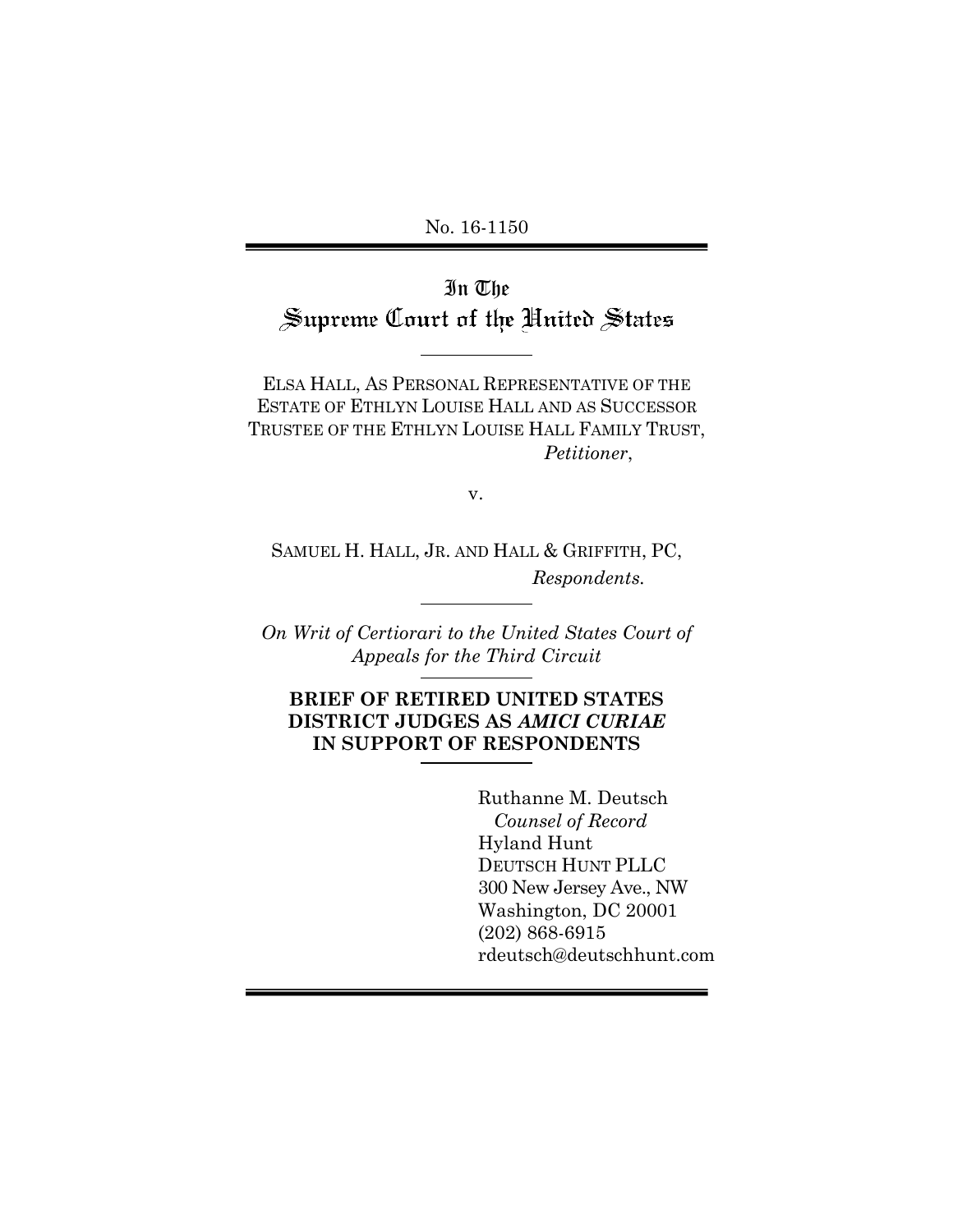# **QUESTION PRESENTED**

<span id="page-1-0"></span>Whether a party may appeal as of right from a judgment that resolves some but not all claims in a case consolidated for all purposes pursuant to Federal Rule of Civil Procedure 42(a).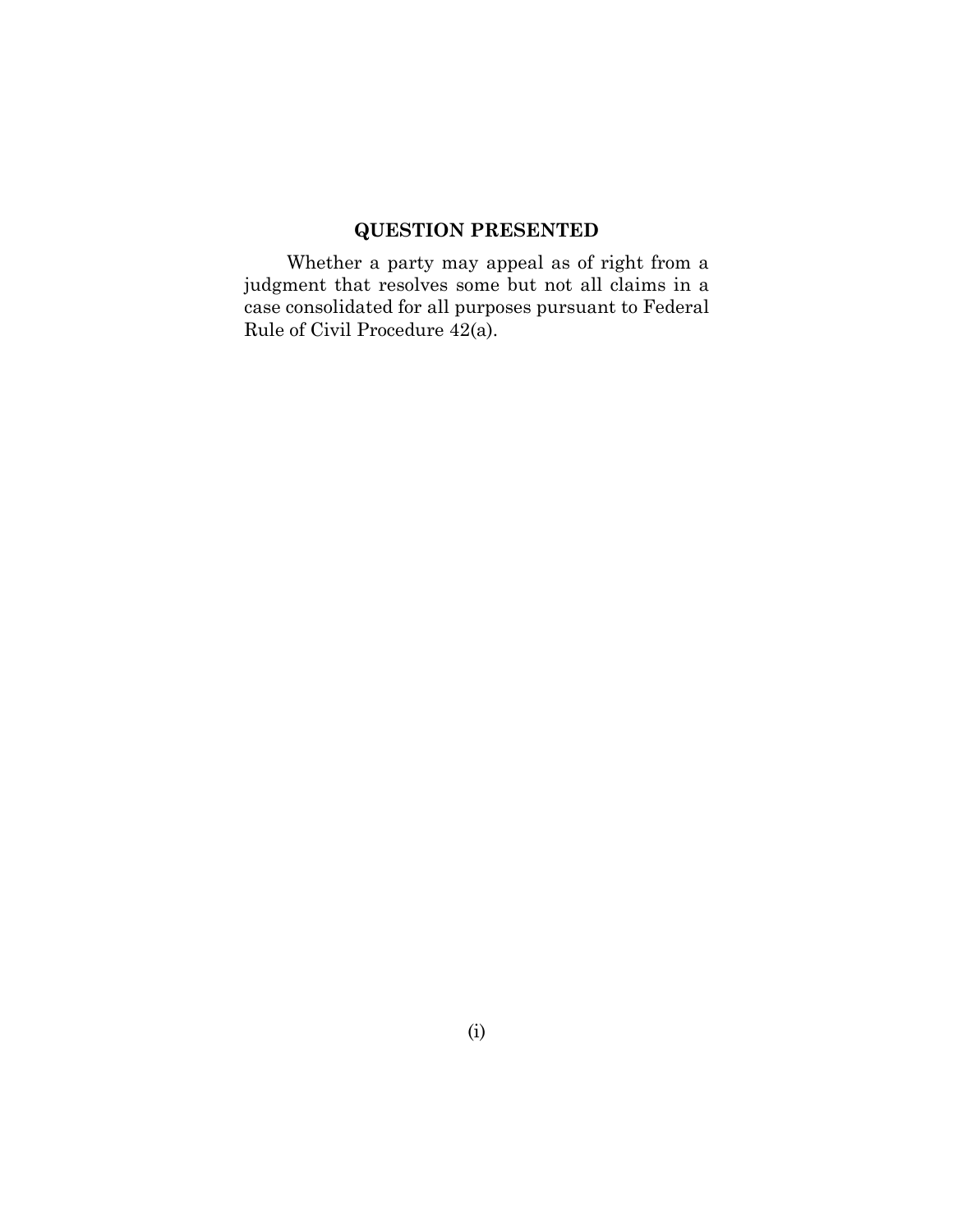# **TABLE OF CONTENTS**

| INTRODUCTION AND SUMMARY OF THE                                                                                               |
|-------------------------------------------------------------------------------------------------------------------------------|
|                                                                                                                               |
| I. The District Court Is Best-Positioned to<br>Determine When Partial Appeal Is<br>Appropriate in a Fully Consolidated Case 5 |
| A. This Court Has Long Recognized the<br>District Court's Comparative<br>Advantage as an Appellate Dispatcher 6               |
| B. The District Court's Comparative<br>Advantage as an Appellate Dispatcher<br>Is Equal or Greater in a Fully                 |
| II. Requiring Automatic Appeals of Partial<br>Judgments in Fully Consolidated Cases<br>Would Wreak Havoc With Efficient Case  |
|                                                                                                                               |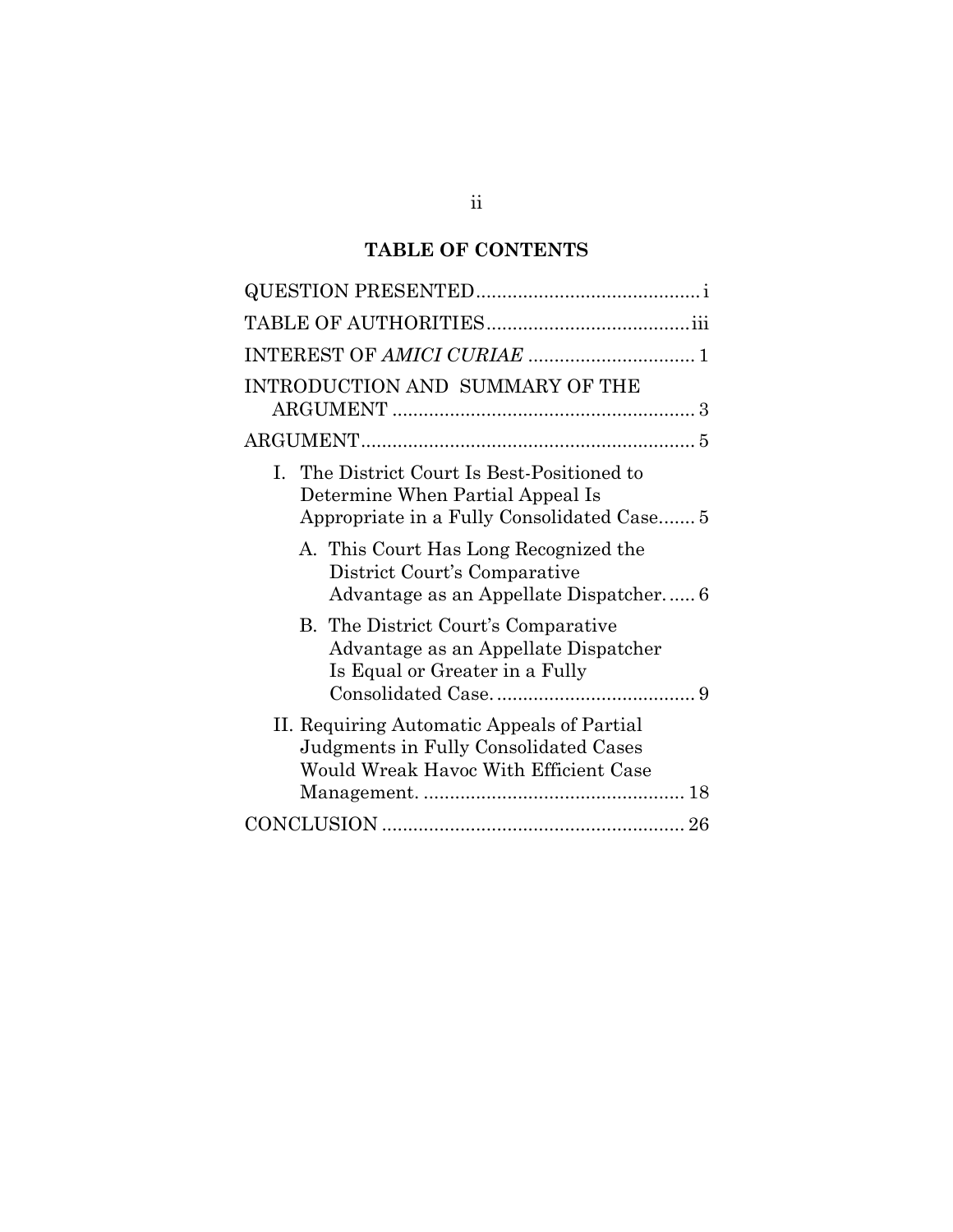# **TABLE OF AUTHORITIES**

# <span id="page-3-0"></span>**Cases**

| Advey v. Celotex Corp.,                                                                                    |
|------------------------------------------------------------------------------------------------------------|
| Allen v. Mayberg,<br>577 Fed. App'x 728 (9th Cir. 2014) 13                                                 |
| Allis-Chalmers Corp. v. Philadelphia Electric<br>Co.,                                                      |
|                                                                                                            |
| Alpine Glass, Inc. v. Country Mutual Ins. Co.,                                                             |
| Bayer Healthcare Pharmaceuticals v. Watson<br><i>Pharmaceuticals,</i><br>713 F.3d 1369 (Fed. Cir. 2013) 13 |
| Bunch v. Frank,<br>No. 1:14-CV-438-WTL-DKL, 2017 WL 67841                                                  |
| Catlin v. United States,                                                                                   |
| Center for Biological Diversity, Inc. v. BP<br>American Production Co.,                                    |
| Cobbledick v. United States,                                                                               |
| Cold Metal Process Co. v. United Engineering &<br>Foundry Co.,                                             |
| Crum v. Attorney General of the U.S.,<br>187 Fed. App'x 316 (4th Cir. 2006) 10                             |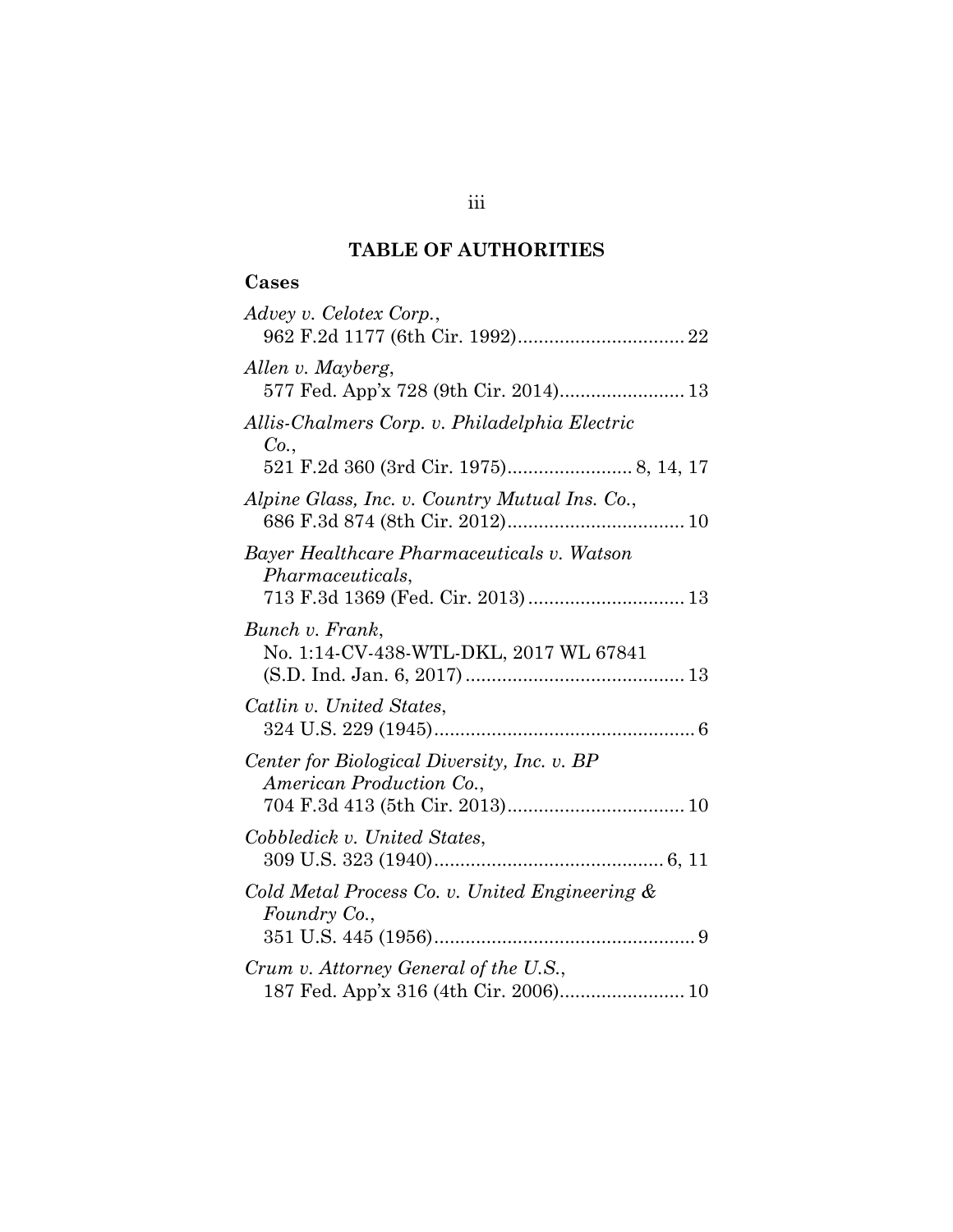| Cunningham v. Hamilton County,                                            |
|---------------------------------------------------------------------------|
| Curtiss-Wright Corp. v. General Electric Co.,                             |
| Digital Equipment Corp. v. Desktop Direct, Inc.,                          |
| Doe v. Howe Military School,<br>227 F.3d 981 (7th Cir. 2000) 20, 21       |
| Eggers v. Clinchfield Coal Co.,<br>11 F.3d 35 (4th Cir. 1993) 16, 17, 22  |
| Eghnayem v. Boston Scientific Corp.,<br>873 F.3d 1304 (11th Cir. 2017) 11 |
| Eisen v. Carlisle & Jacquelin,                                            |
| Ely v. Cabot Oil & Gas Corp.,<br>No. 3:09-CV-2284, 2015 WL 1963108 (M.D.  |
| Firestone Tire & Rubber Co. v. Risjord,                                   |
| Gelboim v. Bank of America,                                               |
| Griggs v. Provident Consumer Discount Co.,                                |
| Hageman v. City Investing Co.,                                            |
| Hertz Corp. v. Friend,                                                    |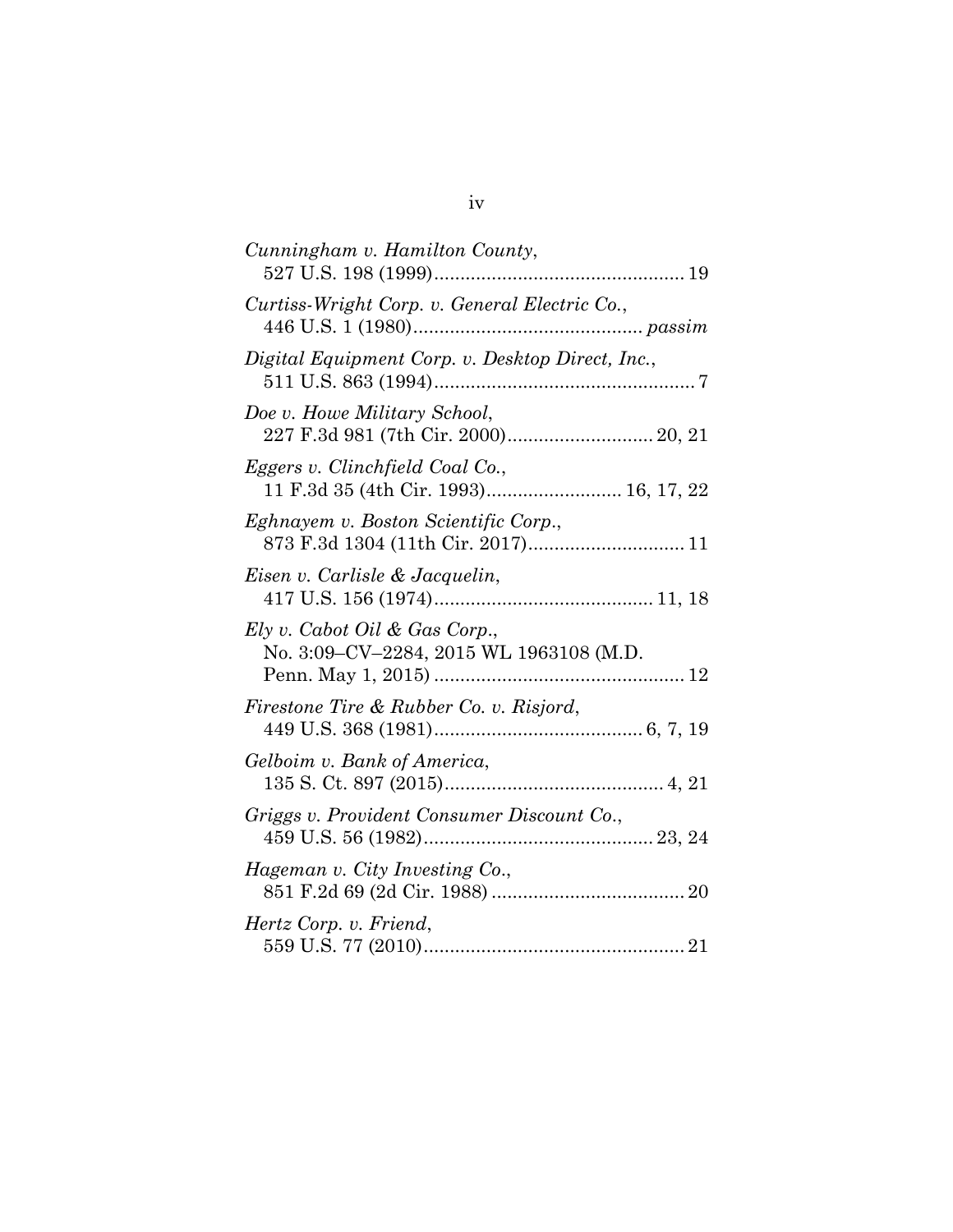| Himark Biogas, Inc. v. Western Plains Energy<br>LLC,                               |
|------------------------------------------------------------------------------------|
| No. 14-1070-SAC, 2016 WL 3654764 (D. Kan.                                          |
| Houbigant, Inc. v. IMG Fragrance Brands, LLC,                                      |
| Huene v. United States,<br>743 F.2d 703 (9th Cir. 1984) 10, 21                     |
| In re Repetitive Stress Injury Litigation,                                         |
| Jewel v. National Security Agency,                                                 |
| Landis v. North American Co.,                                                      |
| Levine v. American Export Industries, Inc.,                                        |
| Lewis Charters, Inc., v. Huckins Yacht Corp.,<br>871 F.2d 1046 (11th Cir. 1989) 17 |
| McCullough v. World Wrestling Entertainment,                                       |
| Inc.,                                                                              |
| McLane Co., Inc. v. EEOC,                                                          |
| Middleby Corp. v. Hussman Corp.,                                                   |
| Miller v. Fenton,                                                                  |
| Mohawk Industries, Inc. v. Carpenter,                                              |

v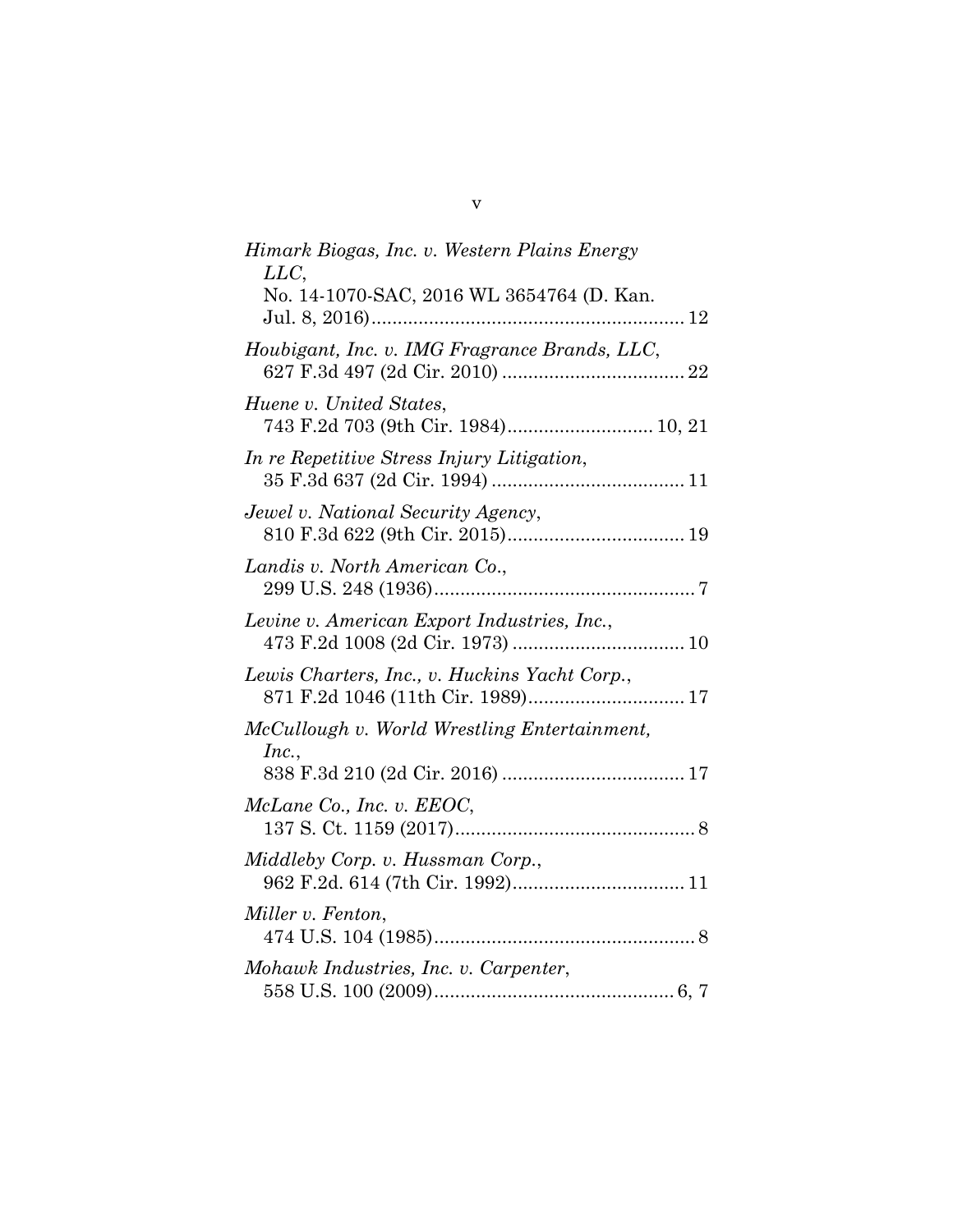| NAACP of Louisiana v. Michot,                                                                |
|----------------------------------------------------------------------------------------------|
| Nolfi v. Chrysler Corp.,                                                                     |
| Pierce v. Underwood,                                                                         |
| R. M-G, v. Las Vegas City Schools,<br>No. CIV-13-0350, 2016 WL 10592142 (D.N.M.              |
| Road Sprinkler Fitters Local Union v.<br>Continental Sprinkler Co.,                          |
| Sears, Roebuck & Co. v. Mackey,                                                              |
| Skirvin v. Mesta,                                                                            |
| Spraytex, Inc. v. DJS&T,<br>96 F.3d 1377 (Fed. Cir. 1996) 17                                 |
| Swint v. Chambers County Commission,                                                         |
| <i>Travelers Indemnity Co. v. Miller</i><br>Manufacturing Co.,                               |
| U.S. Bank National Association v. Londrigan,<br>No. 15-3195, 2016 WL 6267933 (C.D. Ill. Oct. |
| <b>Statutes</b>                                                                              |
|                                                                                              |
|                                                                                              |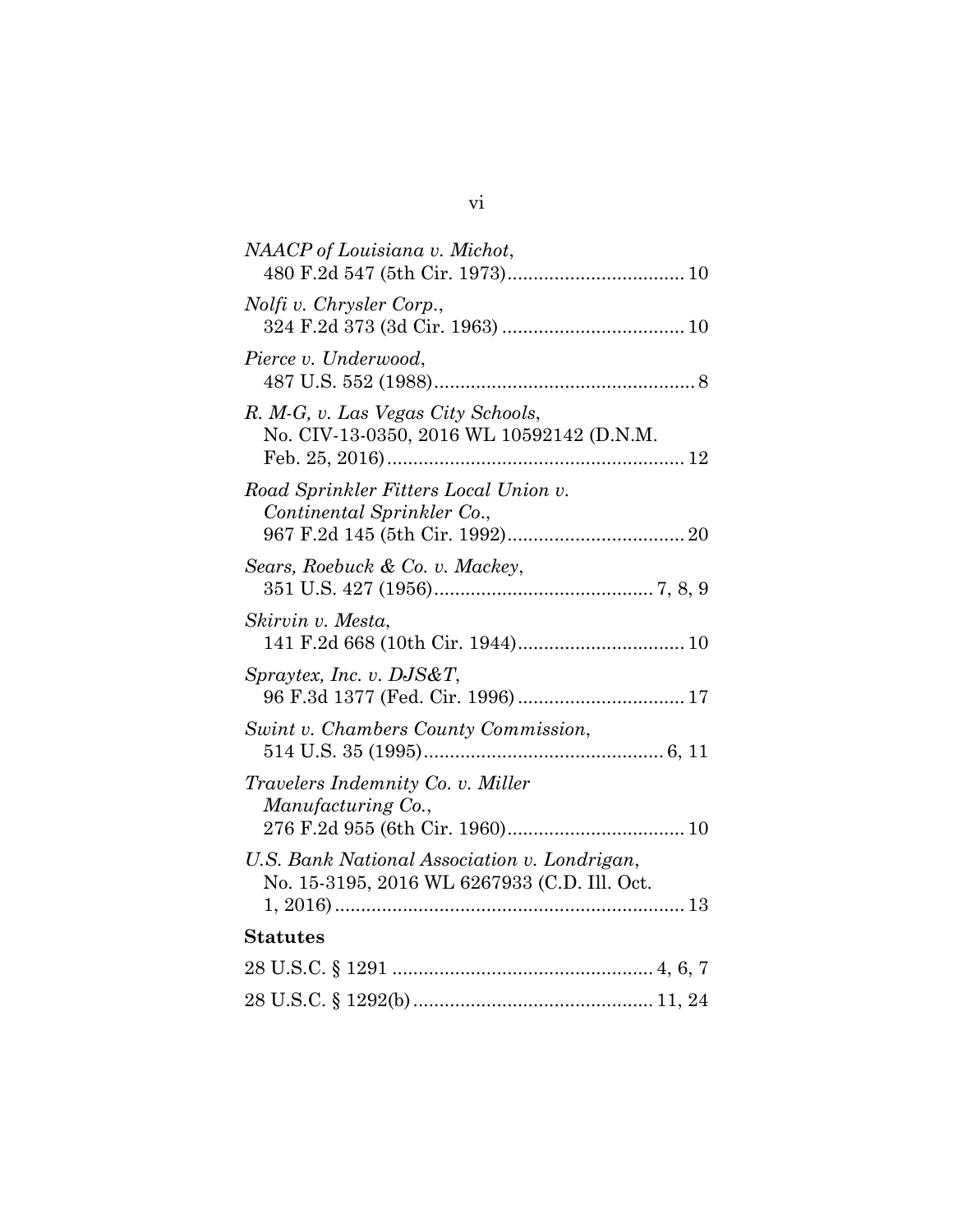| <b>Other Authorities</b>                                                                            |
|-----------------------------------------------------------------------------------------------------|
| Charles A. Wright & Arthur R. Miller, Federal<br>Practice and Procedure (2d ed. 1992) 8, 11, 20, 25 |
| Rules                                                                                               |
| Federal Rule of Civil Procedure 42(a) 2, 9, 11, 13                                                  |
|                                                                                                     |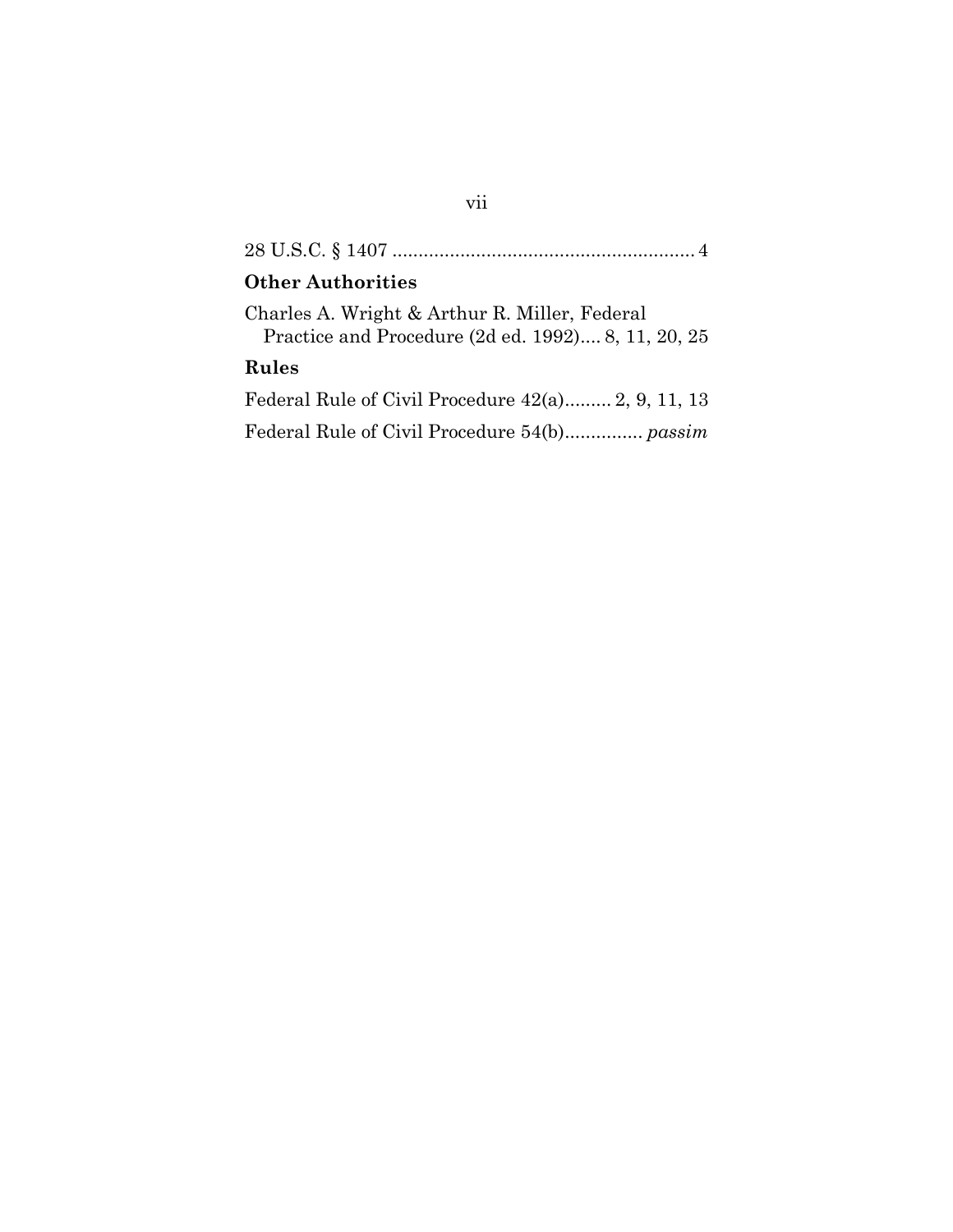# In The Supreme Court of the United States

#### No. 16-1150

ELSA HALL, AS PERSONAL REPRESENTATIVE OF THE ESTATE OF ETHLYN LOUISE HALL AND AS SUCCESSOR TRUSTEE OF THE ETHLYN LOUISE HALL FAMILY TRUST, *Petitioner*,

v.

SAMUEL H. HALL, JR. AND HALL & GRIFFITH, PC, *Respondents.*

*On Writ of Certiorari to the United States Court of Appeals for the Third Circuit*

#### **BRIEF OF RETIRED UNITED STATES DISTRICT JUDGES AS** *AMICI CURIAE* **IN SUPPORT OF RESPONDENTS**

#### **INTEREST OF** *AMICI CURIAE*[1](#page-8-1)

<span id="page-8-0"></span>*Amici,* all former United States District Court Judges, have extensive experience managing litigation and deciding case-processing issues involving multiple claims and parties, including motions to consolidate under Rule 42(a) and motions for Rule 54(b)

<span id="page-8-1"></span> <sup>1</sup> All parties have consented to the filing of this brief. *See* Supreme Court Rule 37.3(a). No counsel for either party authored this brief in whole or in part, and no person or entity other than the *Amici* or their counsel made a monetary contribution to the brief's preparation or submission.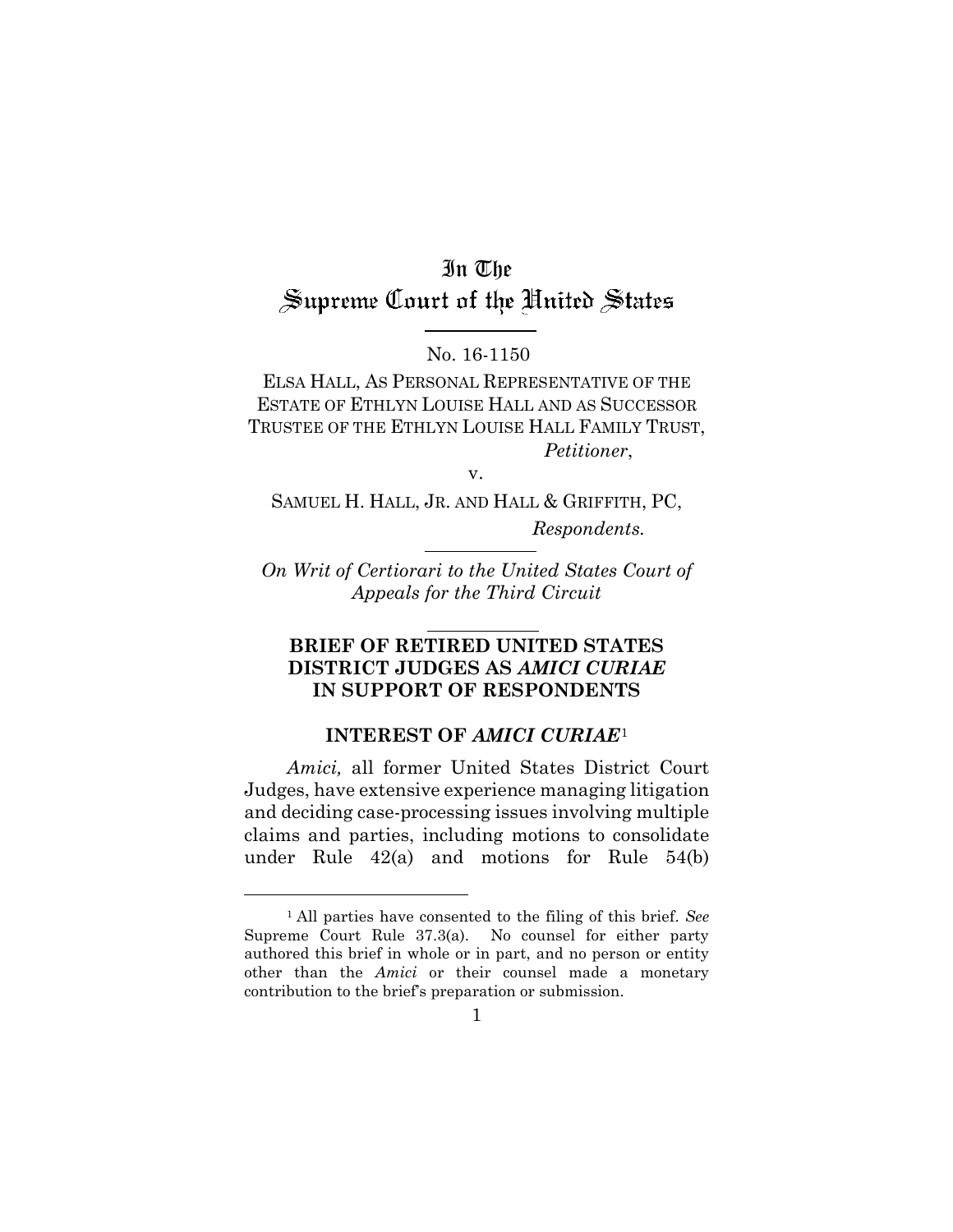certification when cases, consolidated or otherwise, involve multiple claims or parties.

The Honorable **Frank C. Damrell, Jr.** served as a United States District Judge for the Eastern District of California from 1997 to 2011.

The Honorable **W. Royal Furgeson, Jr.** served as a United States District Judge for the Western District of Texas from 1994 through 2013.

The Honorable **John Gleeson** served as a United States District Judge for the Eastern District of New York from 1994 through 2016.

The Honorable **Faith Hochberg** served as a United States District Judge for the District of New Jersey from 1999 to 2015.

The Honorable **Barbara S. Jones** served as a United States District Judge for the Southern District of New York from 1996 through 2013.

The Honorable **Stephen M. Orlofsky** served as a United States District Judge for the District of New Jersey from 1996 to 2003 and a Magistrate Judge of that court from 1976 to 1980. Following his resignation from the bench, Judge Orlofsky served as a Special Master and was actively involved in multiple complex consolidated cases.

The Honorable **James Robertson** served as a United States District Judge for the District of Columbia from 1994 to 2010.

The Honorable **Shira Scheindlin** served as a United States District Judge for the Southern District of New York from 1994 to 2016.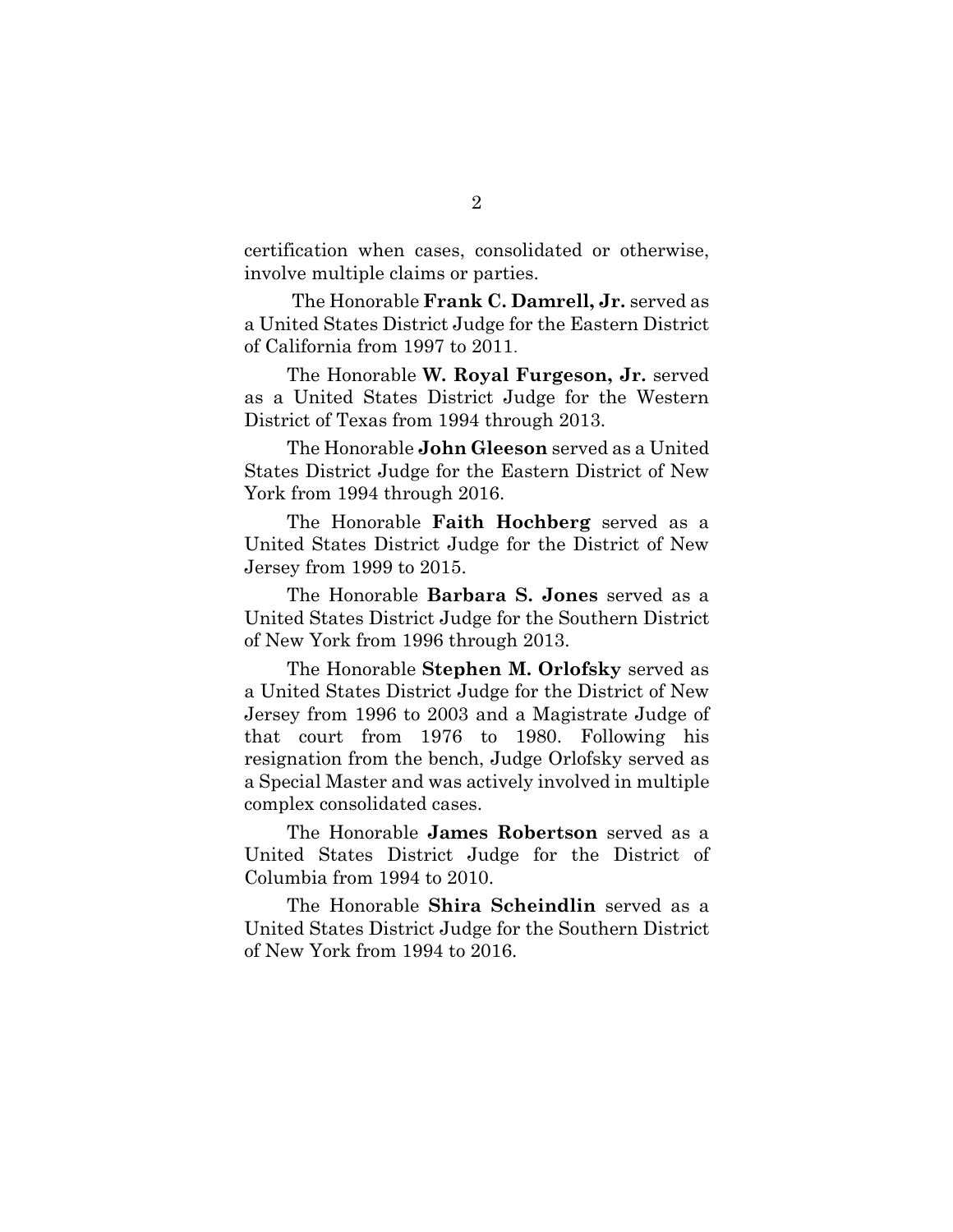Collectively, *Amici* have presided over hundreds of complex consolidated cases and thousands of cases involving multiple claims and parties.

## **INTRODUCTION AND SUMMARY OF THE ARGUMENT**

<span id="page-10-0"></span>This brief shares *Amici* District Judges' realworld perspective on why partial appeals in fully consolidated cases should be allowed only when certified by the district court. As this Court's precedents and the Federal Rules of Civil and Appellate Procedure recognize, district courts are appropriately vested with great discretion to decide case-management issues, including when to enter final judgment, and whether to certify partial appeals before entry of final judgment on all claims.

The District Judge's settled role as an informed dispatcher of appeals serves the sound administration of justice, given the Judge's intimate familiarity with the parties, procedural history, and—in the case of partial judgments—a still-evolving factual record. Whenever a case involves multiple claims or parties whether from the outset as framed in the original complaint, as the result of joinder or intervention, or because of consolidation—the District Judge is bestpositioned to determine when partial appeal is appropriate.

*Amici* appear, as many of them did in *Gelboim v. Bank of America*, 135 S. Ct. 897 ([2](#page-10-1)015),<sup>2</sup> to highlight

<span id="page-10-1"></span> <sup>2</sup> Brief of Retired United States District Judges in Support of Respondents, *Gelboim v. Bank of America*, 135 S. Ct. 897 (2015) (No. 13-1174).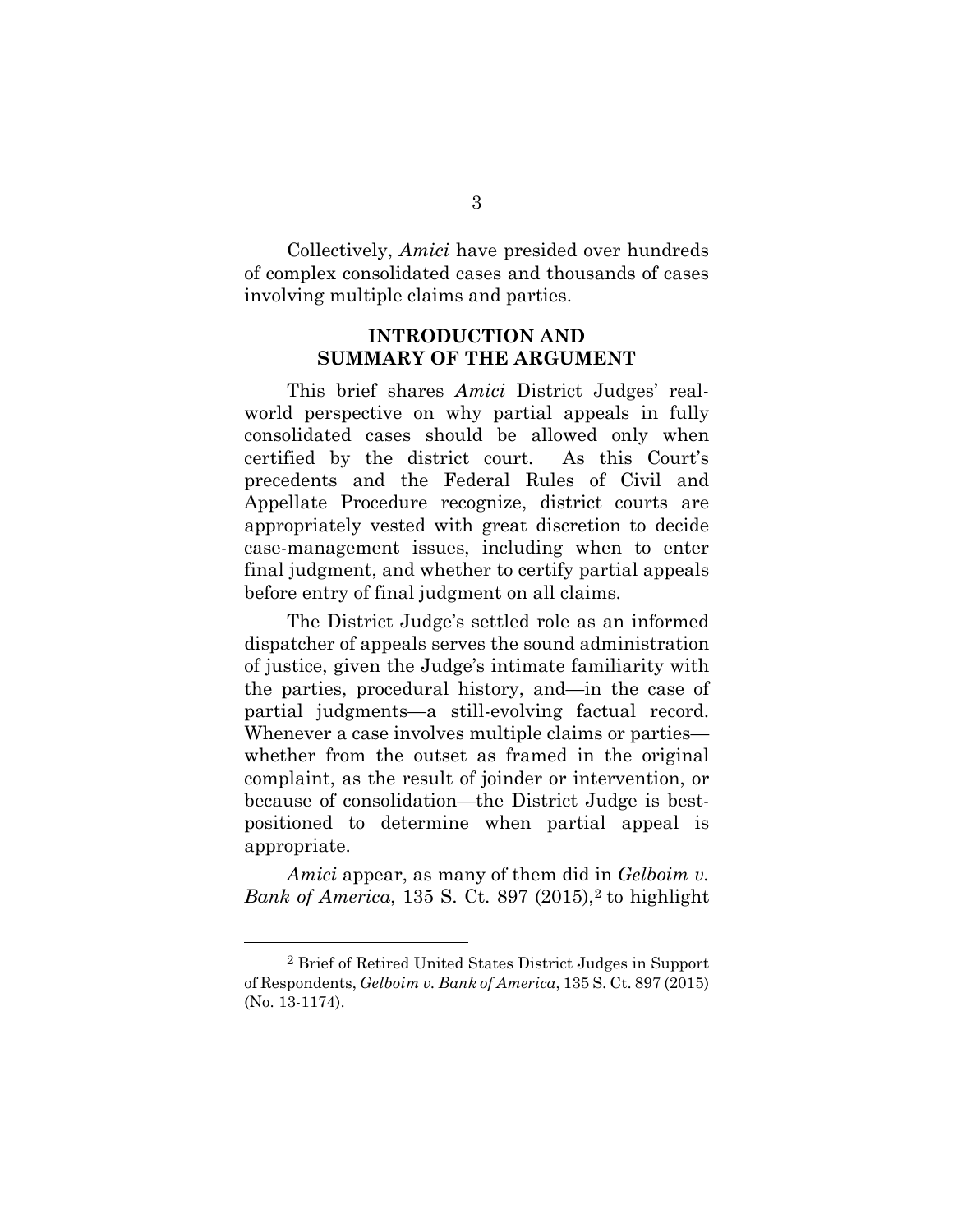for the Court the essential role district court judges play in the federal system as on-the-ground managers of complex litigation and effective dispatchers of appeals. In *Gelboim*, this Court ruled narrowly that, when a party's case is dismissed in its entirety from consolidated multidistrict litigation (MDL) pre-trial proceedings, that fully dismissed party's right to appeal under 28 U.S.C. § 1291 is automatically triggered, even though other cases remain pending in the MDL. The Court's ruling was grounded in the text of 28 U.S.C. § 1407; recognized that consolidation under § 1407 is for pre-trial purposes only; and emphasized the need to provide clear notice to fully dismissed parties in MDL proceedings about when their appeal clock is triggered, given the practical realities of multi-district litigation.

But the *Gelboim* Court expressly declined to rule on the question here: when cases are consolidated for **all purposes**, is there a similar automatic right to appeal a partial judgment when some claims remain pending in district court (often, as here, between the same parties). *See* 135 S. Ct. at 904-905 n.4, 906 n.7. *Amici* District Judges agree with Respondents that automatic early appeal under such circumstances is inappropriate, as it is in any multi-claim action that has been litigated as a single controversy. An automatic immediate appeal of part of the case while the overall litigation is ongoing contravenes the strong federal policy disfavoring piecemeal appeals, circumvents the district court's comparative advantage as dispatcher of appeals, and jeopardizes sound case management.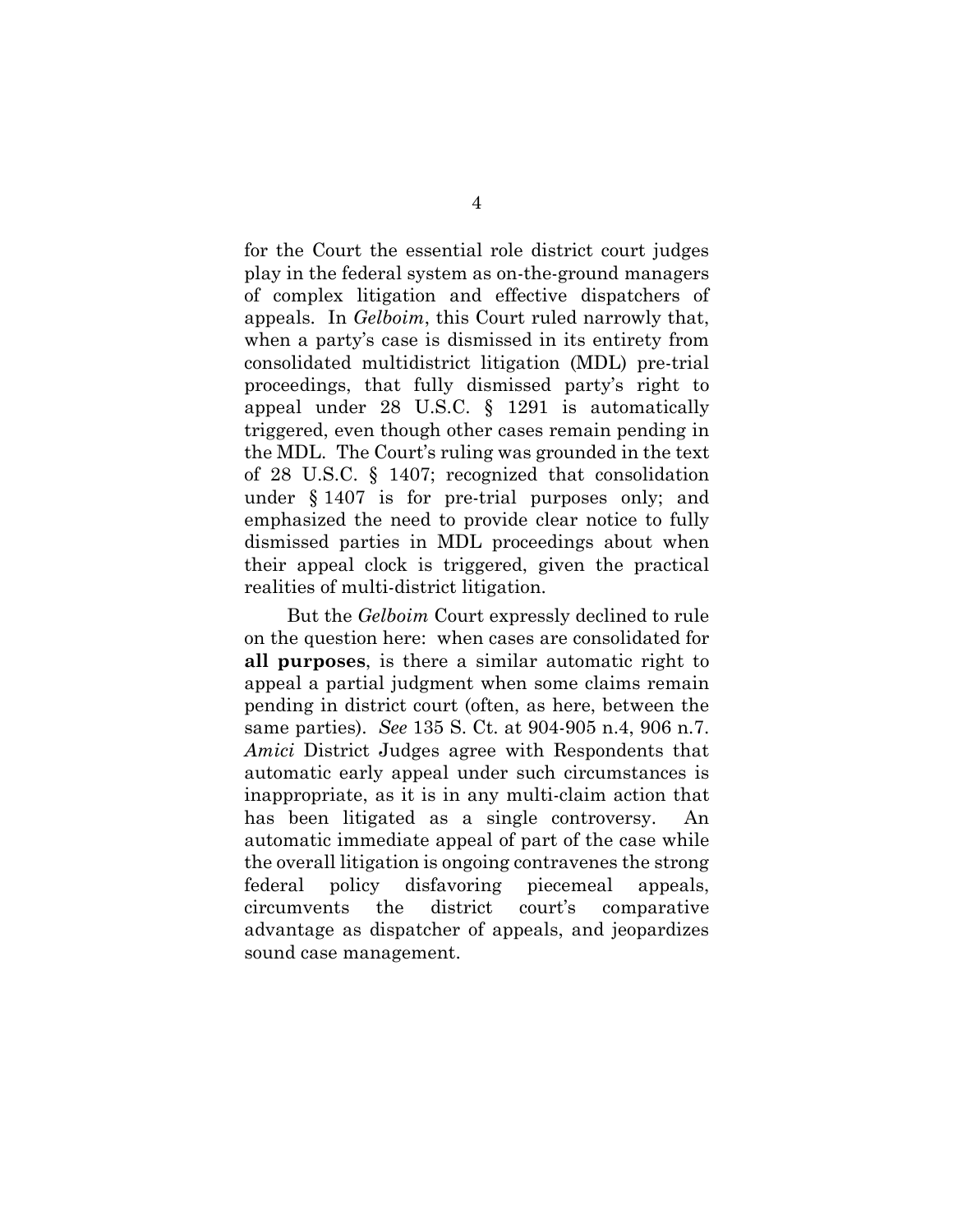When claims in a fully consolidated case remain pending in the district court, as a rule no appeal should be allowed until the district court renders a final judgment on all claims. When warranted, early appeals of already-decided claims can be permitted with the District Judge's endorsement that the Rule 54(b) standard is satisfied. But permitting litigants an automatic early appeal of only a subset of claims will disrupt the district court's ability to manage the ongoing case, cause confusion for the parties, and generate all the inefficiencies of piecemeal appeals including much duplicative and wasteful litigation with no countervailing benefit. The better approach is to vest the district court—that has been actively managing the litigation and is uniquely positioned to weigh the equities of a partial appeal—with the authority to make the appeal call in the first instance.

#### <span id="page-12-0"></span>**ARGUMENT**

## <span id="page-12-1"></span>**I. THE DISTRICT COURT IS BEST-POSITIONED TO DETERMINE WHEN PARTIAL APPEAL IS APPROPRIATE IN A FULLY CONSOLIDATED CASE.**

At issue here is who should decide whether an appeal is proper when all claims from a member subcase in a fully consolidated action have been decided, but other claims remain pending—often, as here, between the same parties. District Judges regularly certify partial appeals in all sorts of cases involving multiple claims and parties, drawing upon their proximity, direct courtroom involvement, and immersion in managing the proceedings. In *Amici*'s experience, District Judges are the best actors to serve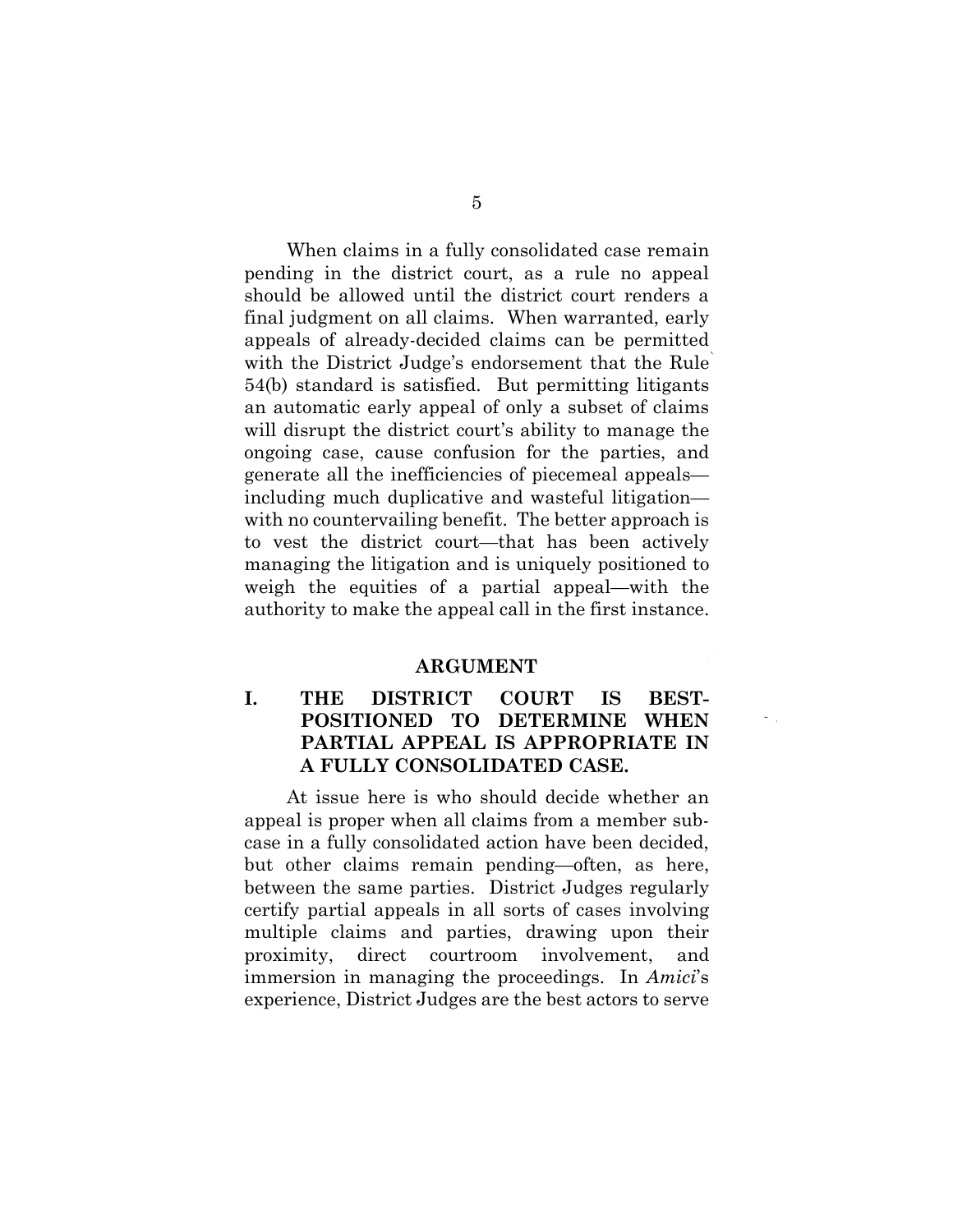as gatekeepers in service of the long-settled federal policy of "forbidding piecemeal disposition on appeal of what for practical purposes is a single controversy." *Cobbledick v. United States*, 309 U.S. 323, 325 (1940). That is as true for fully consolidated cases as it is for other multi-claim matters.

#### <span id="page-13-0"></span>**A. This Court Has Long Recognized the District Court's Comparative Advantage as an Appellate Dispatcher.**

Federal appellate jurisdiction turns on the district court's decision—not the litigant's, nor the appellate court's—to "end[] the litigation on the merits and leave[] nothing … to do but execute the judgment." *Catlin v. United States*[, 324 U.S. 229, 233](https://scholar.google.com/scholar_case?case=9538365866423145105&q=final-judgment+rule&hl=en&as_sdt=4,60) (1945). Accordingly, a "final decision" under 28 U.S.C. § 1291 is typically one "by which a district court disassociates itself from a case." *Mohawk Indus., Inc. v. Carpenter*, 558 U.S. 100, 106 (2009) (quoting *Swint v. Chambers Cty. Comm'n*, 514 U.S. 35, 42 (1995)).

District Judges are charged with this finality determination, and hence the appealability call, with good reason. They play a "special role" in managing ongoing litigation. *Firestone Tire & Rubber Co. v. Risjord*, 449 U.S. 368, 374 (1981). Under the federal rules, the district court exercises significant "power … to control the disposition of the cases on its docket with economy of time and effort for itself, for counsel, and for litigants" and such case-management decisions are left to "the exercise of [the district court's] judgment." *Landis v. North Am. Co*., 299 U.S. 248, 254-255 (1936) (Cardozo, J.).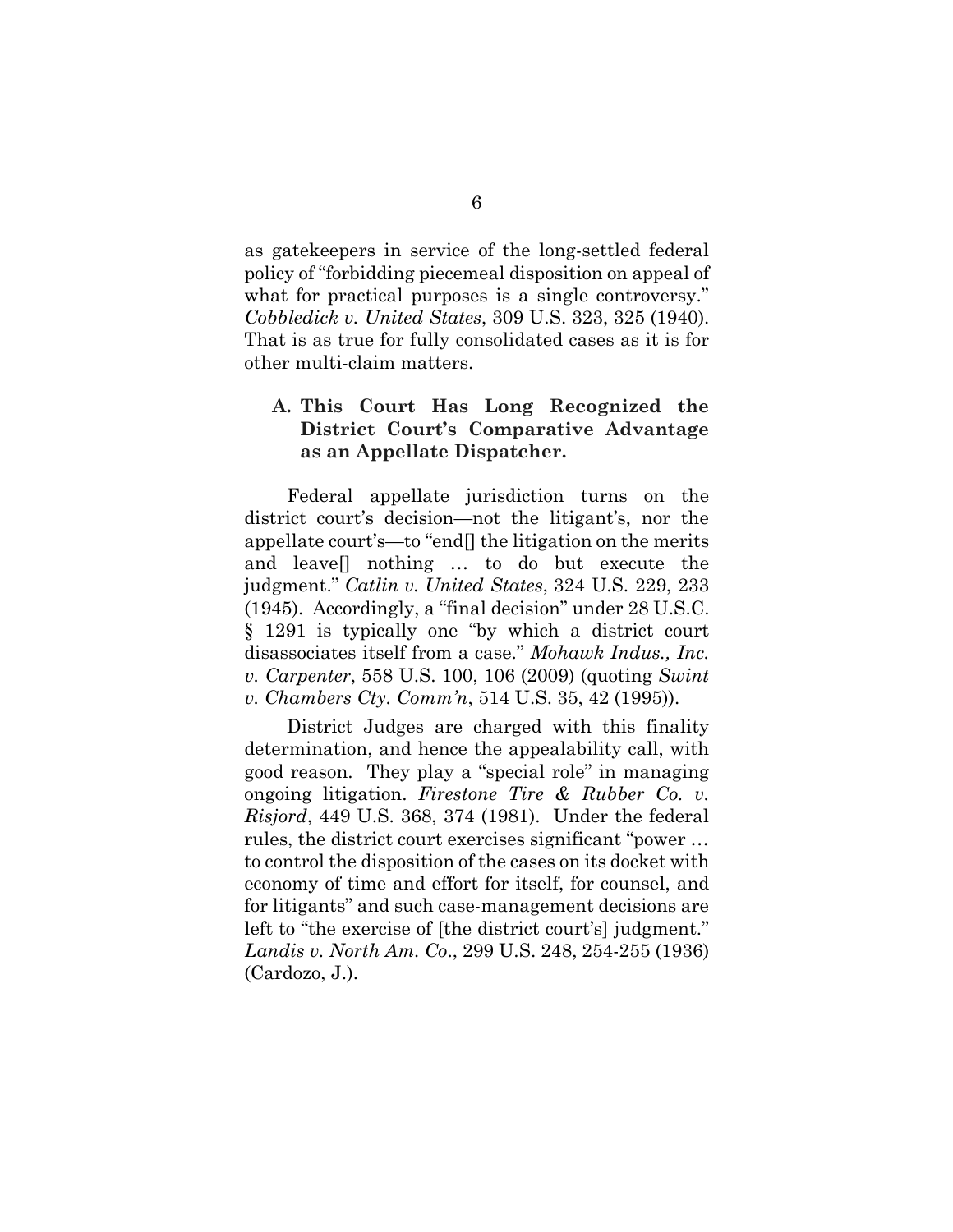The final-judgment rule, under which "a party is entitled to a single appeal, to be deferred until final judgment has been entered" by the district court, *Dig. Equip. Corp. v. Desktop Direct, Inc.*, 511 U.S. 863, 868 (1994), protects the autonomy and authority of District Judges in overseeing the litigation process. Section 1291's finality requirement preserves the District Judge's crucial case-management role, because allowing piecemeal appeals while the underlying litigation continues "undermines 'efficient judicial administration' and encroaches upon the prerogatives of district court judges" to manage their dockets. *Mohawk*, 558 U.S. at 106-107 (quoting *Firestone Tire & Rubber Co.*, 499 U.S. at 374).

In rare cases, it serves the administration of justice to permit early appeals of some, but not all, claims in an ongoing matter. Federal Rule of Civil Procedure 54(b) thus allows a district court "dealing with multiple claims or multiple parties" to direct the entry of partial final judgment upon an "express determination that there is no just reason for delay," when "the interest of sound judicial administration" and "the equities involved" so require. *Curtiss-Wright Corp. v. Gen. Elec. Co.*, 446 U.S. 1, 1, 8 (1980).

Under Rule 54(b) the District Judge serves as a "dispatcher" of appeals, to "meet the demonstrated need for flexibility" in certifying partial judgments. *Sears, Roebuck & Co. v. Mackey*, 351 U.S. 427, 435 (1956). This decision is, "with good reason, vested by the rule primarily in the discretion of the District Court as the one most likely to be familiar with the case and with any justifiable reasons for delay." *Id.* at 437. As this Court has recognized, the required "task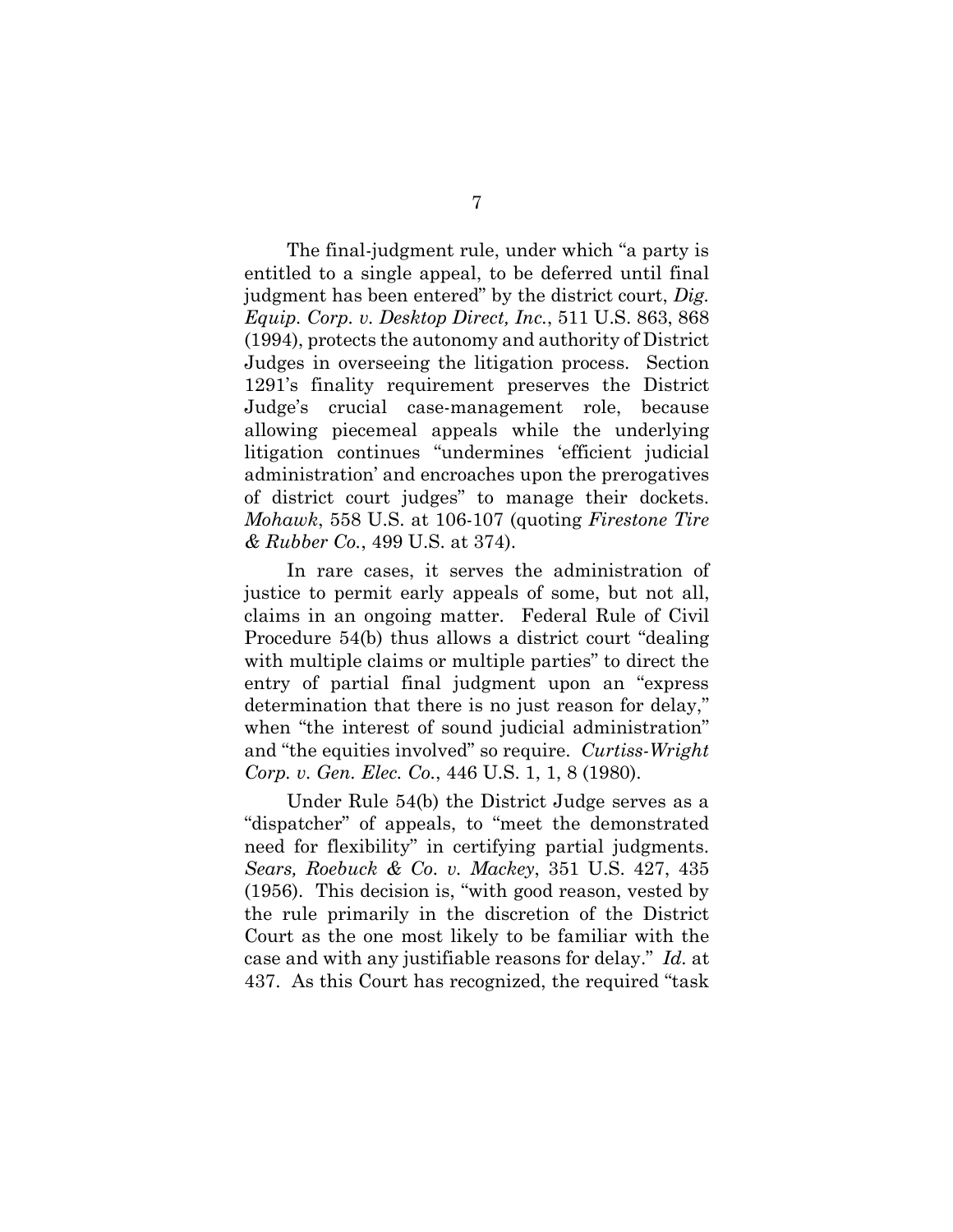of weighing and balancing the contending factors is peculiarly one for the trial judge, who can explore all the facets of a case." *Curtiss-Wright*, 446 U.S. at 12. *See also* 15A Wright & Miller, Federal Practice and Procedure § 3914.7 (2d ed. 1992) ("The choice to use the district judge as the 'dispatcher' who determines the desirability of immediate appeal takes advantage of the judge's close familiarity with the case.").

Rule 54(b) certifications (or the denial thereof) are reviewed by the Courts of Appeals under the highly deferential abuse-of-discretion standard. *Sears*, 351 U.S. at 437; *Allis-Chalmers Corp. v. Phil. Elec. Co.*, 521 F.2d 360, 363-364 (3d Cir. 1975). This well-established standard of review reveals, as well, this Court's judgment that the district court "is better positioned … to decide the issue in question,"—i.e., whether immediate appeal of some, but not all, of the claims in ongoing litigation should be allowed. *Miller v. Fenton*, 474 U.S. 104, 114 (1985); *see also McLane Co., Inc. v. EEOC*, 137 S. Ct. 1159, 1166-1167 (2017); *Pierce v. Underwood*, 487 U.S. 552, 560 (1988).

In sum, both the Federal Rules and this Court's precedents recognize the district court's superior vantage point for engaging in the partial-appeal calculus, which requires fact-based judgment calls grounded in intimate procedural knowledge of the ongoing litigation, a sense of how the record is likely to evolve, and on-the-ground assessments of the litigants' likelihood to engage in gamesmanship. Such battlefield decisions are best made by the one observing the combatants. First-hand knowledge of all that has transpired, and what is likely to come next, allows the district court, in "a practical manner,"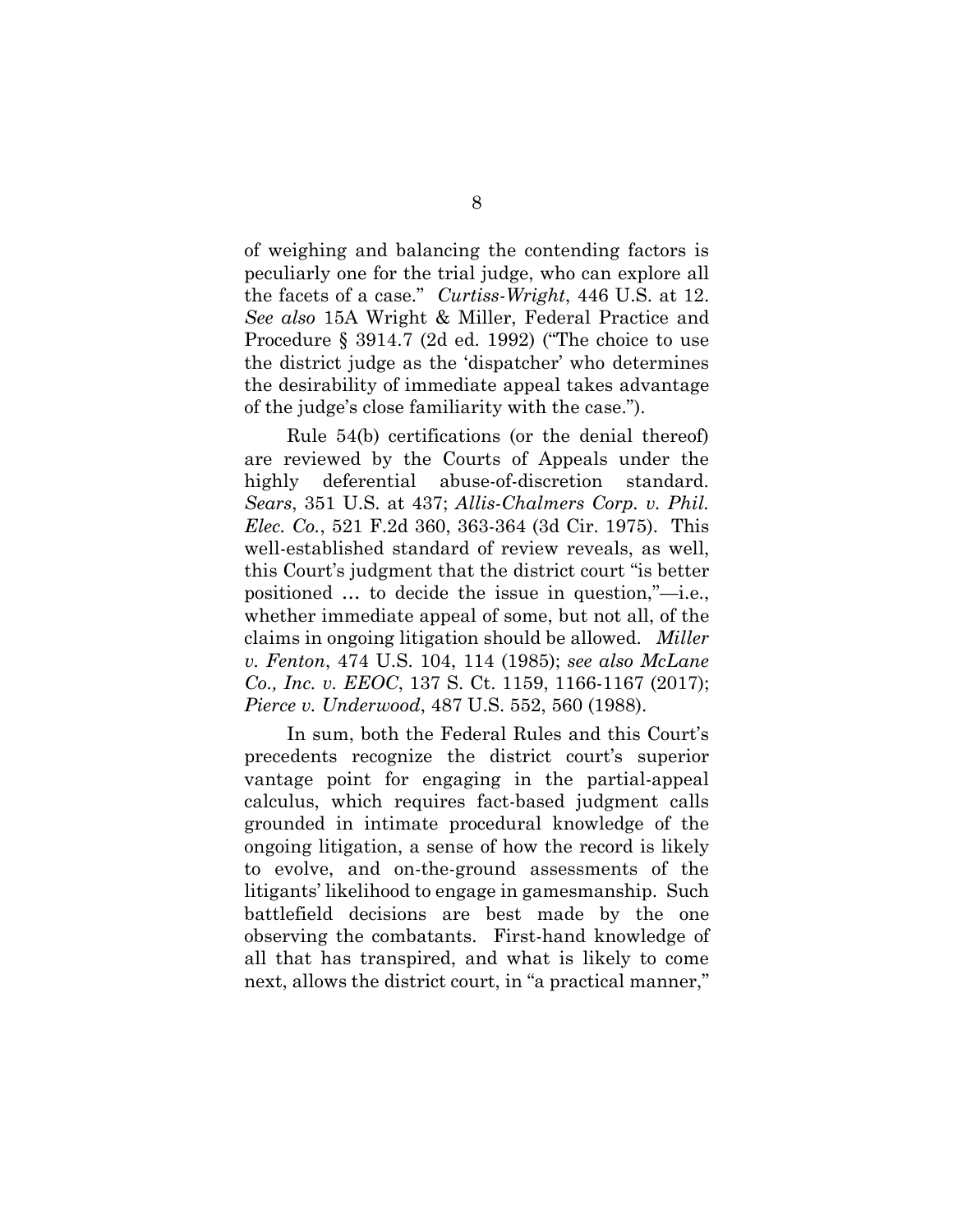to "properly tim[e] the release of final decisions in multiple claims actions." *Sears*, 351 U.S. at 438.

## <span id="page-16-0"></span>**B. The District Court's Comparative Advantage as an Appellate Dispatcher Is Equal or Greater in a Fully Consolidated Case.**

When the litigation at hand involves multiple claims because of the District Judge's own decision to consolidate separate cases, it makes even more sense for that same judge to make the call on whether, and when, to unravel any particular subset of claims for early appeal. *Cf. Cold Metal Process Co. v. United Eng'g & Foundry Co.*, 351 U.S. 445 (1956) (whether compulsory or permissive, counterclaims are not to be evaluated differently from other claims in the district court's Rule 54(b) determination).

Any other rule effectively allows the parties to circumvent the district court's consolidation ruling; is unnecessary because Rule 54(b) works in the consolidated-case context to allow warranted partial appeals to move forward; and merely shifts the casemanagement burden to the court of appeals, which is ill-equipped to decide such case-bound issues in the first instance.

**1.** The district court's significant power to manage its docket includes the decision whether to consolidate cases under Federal Rule of Civil Procedure 42(a). What's more, "[t]he trial court's managerial power is especially strong and flexible in matters of consolidation." *[Ctr. for Biological Diversity,](https://1.next.westlaw.com/Link/Document/FullText?findType=Y&serNum=2029606273&pubNum=0000506&originatingDoc=I0dabb331432e11e4a795ac035416da91&refType=RP&fi=co_pp_sp_506_432&originationContext=document&transitionType=DocumentItem&contextData=(sc.UserEnteredCitation)#co_pp_sp_506_432)  Inc. v. BP Am. Prod. Co.*[, 704 F.3d 413, 432 \(5th Cir.](https://1.next.westlaw.com/Link/Document/FullText?findType=Y&serNum=2029606273&pubNum=0000506&originatingDoc=I0dabb331432e11e4a795ac035416da91&refType=RP&fi=co_pp_sp_506_432&originationContext=document&transitionType=DocumentItem&contextData=(sc.UserEnteredCitation)#co_pp_sp_506_432) [2013\).](https://1.next.westlaw.com/Link/Document/FullText?findType=Y&serNum=2029606273&pubNum=0000506&originatingDoc=I0dabb331432e11e4a795ac035416da91&refType=RP&fi=co_pp_sp_506_432&originationContext=document&transitionType=DocumentItem&contextData=(sc.UserEnteredCitation)#co_pp_sp_506_432) To take the decision whether to release a subset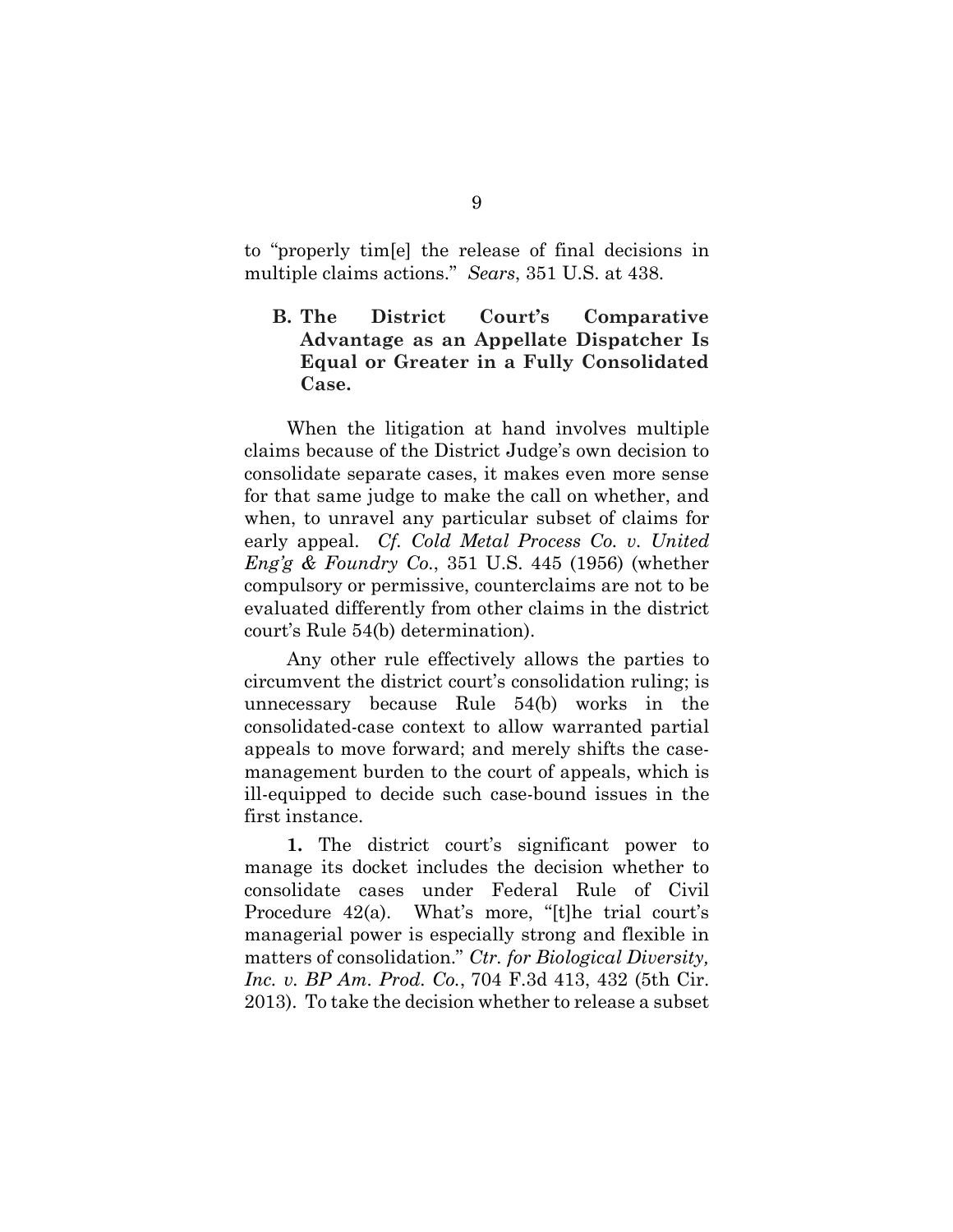of claims for early appeal from "the district court that made the original decision to consolidate" jeopardizes this case-management authority. *Huene v. United States*, 743 F.2d 703, 705 (9th Cir. 1984). Requiring an early appeal of a subset of claims in a consolidated case simply because they comprise a particular sub-case, absent district court certification under Rule 54(b), would effectively allow litigants to circumvent the district court's consolidation ruling.

This undermines the district court's exercise of discretion in consolidating the cases to begin with, and allows the appellate court to prematurely secondguess the consolidation order before the proceedings have concluded, without the benefit of any reasoned opinion from the District Judge about the propriety of an early partial appeal. That second-guessing is allthe-more dissonant with sound principles of case management because orders granting or denying consolidation are typically not appealable.[3](#page-17-0)

<span id="page-17-0"></span> <sup>3</sup> *See, e.g.*, *Travelers Indem. Co. v. Miller Mfg. Co.*, 276 F.2d 955 (6th Cir. 1960); *Skirvin v. Mesta*, 141 F.2d 668, 671-672 (10th Cir. 1944); *Nolfi v. Chrysler Corp.*, 324 F.2d 373, 374 (3d Cir. 1963); *Alpine Glass, Inc. v. Country Mut. Ins. Co.*, 686 F.3d 874 (8th Cir. 2012); *Crum v. Atty. Gen. of the U.S.*, 187 Fed. App'x 316, 317 (4th Cir. 2006) (unpublished); *NAACP of La v. Michot*, 480 F.2d 547, 548 (5th Cir. 1973); *Levine v. Am. Export Indus., Inc.*, 473 F.2d 1008, 1008-1009 (2d Cir. 1973). Appellate courts retain interlocutory supervisory power over consolidation decisions via writ of mandamus, *see In re Repetitive Stress Injury Litig.*, 35 F.3d 637 (2d Cir. 1994), or under 28 U.S.C. § 1292(b), *see* Resp. Br. at 43 n.6. When Rule 42(a) consolidation determinations are reviewed after final judgment on all claims, appellate review is appropriately conducted under the abuse-of-discretion standard.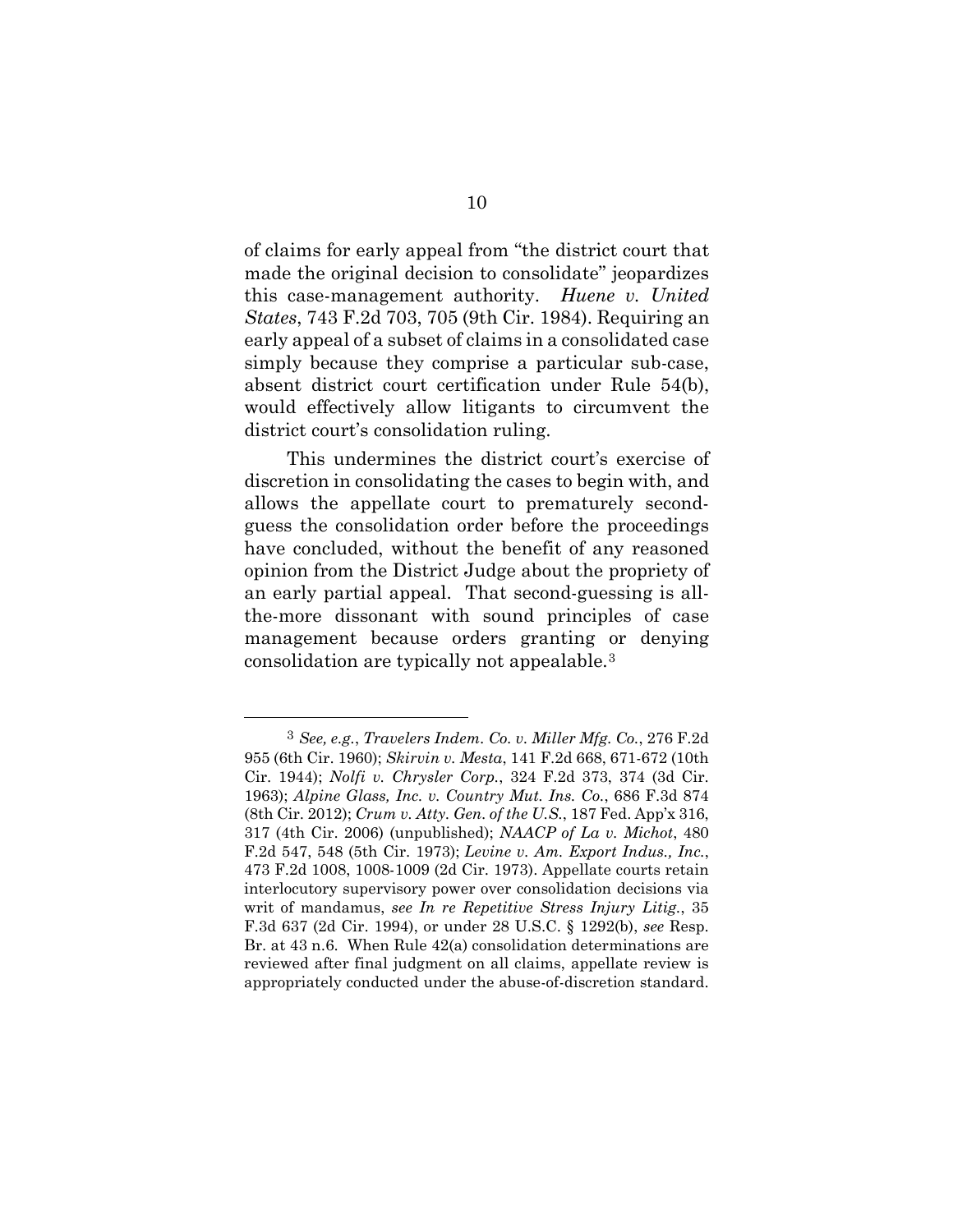In the usual case, "[a]ppellate courts may not create jurisdiction by entering judgments on behalf of the district courts and then reviewing those judgments." *Middleby Corp. v. Hussman Corp.*, 962 F.2d. 614, 615-616 (7th Cir. 1992). Because the district court's decision to consolidate cases for all purposes already reflects a measured determination that the claims are best decided as a single controversy, this rule should apply with added force in fully consolidated cases. Only the District Judge should be able to override that determination before final judgment on all claims. Especially because "[t]he relationships that justify consolidation for trial often make consolidation on appeal desirable as well." Wright & Miller, *supra*, § 3914.7.

Because a fully consolidated case is "in practical consequence, but a single controversy," *Eisen v. Carlisle & Jacquelin*, 417 U.S. 156, 170 (1974), the relevant question for appellate jurisdiction is not whether litigants declare themselves ready for an appeal on some subset of that controversy, but rather whether the district court's supervision of the litigation is complete. *See Cobbledick*, 309 U.S. at 326. And who better to make the decision when to "disassociate[] itself from the case," *Swint*, 514 U.S. at 42, than the District Judge that has been actively involved in managing the litigation since its inception.

2. Rule 54(b) works. District Judges are using it to effectively dispatch partial appeals in consolidated cases. Examples abound of district courts judiciously

<u>.</u>

*E.g.*, *Eghnayem v. Bos. Sci. Corp*., 873 F.3d 1304, 1313 (11th Cir. 2017).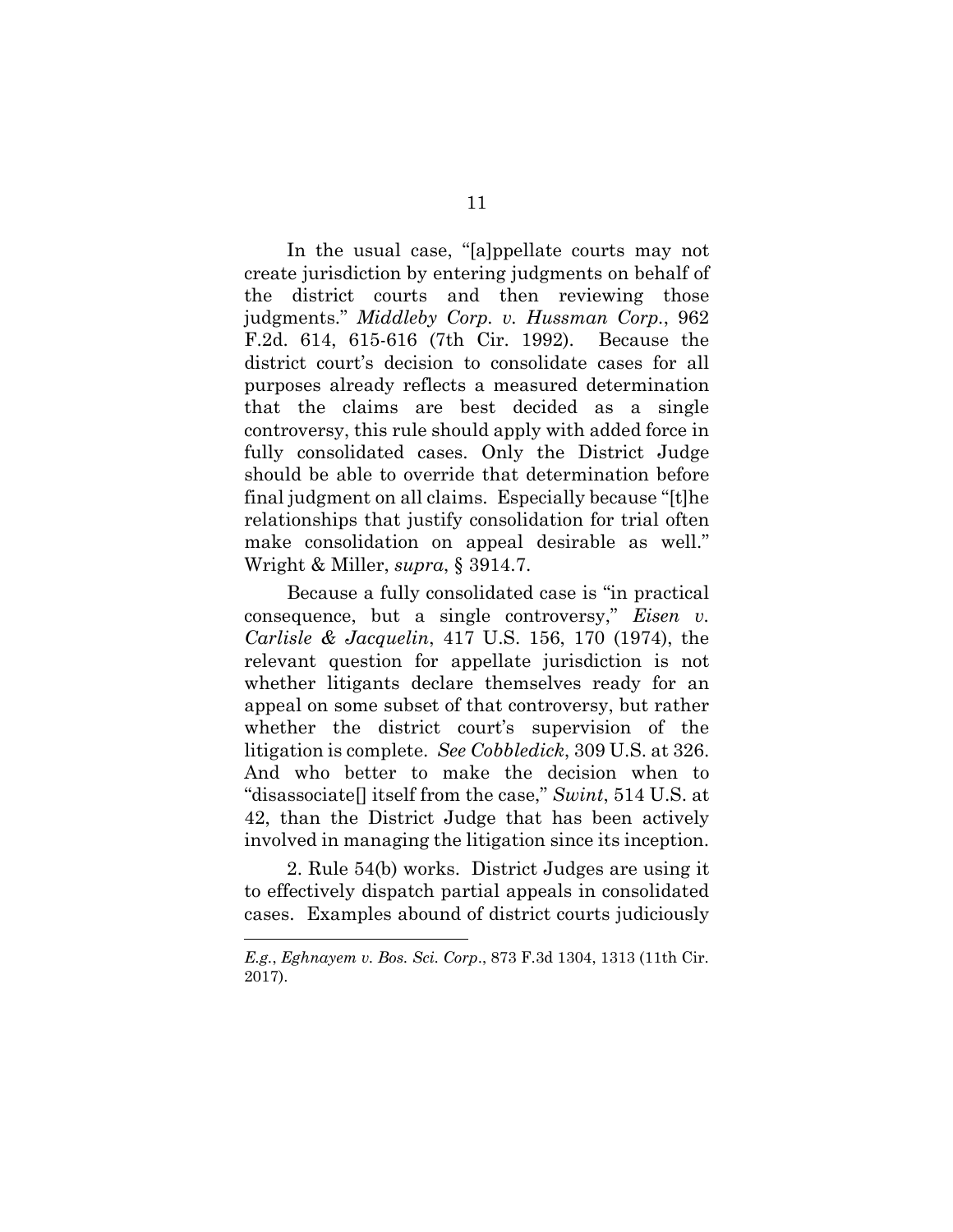applying Rule 54(b) in fully consolidated cases. In doing so, they draw upon their superior vantage point and hands-on knowledge of highly case-specific factors to weigh competing interests, and dispatch early appeals only when disentangling a subset of claims for early appeal comports with the sound administration of justice.

Thus, district courts regularly deny 54(b) certification in consolidated actions, as in other multiclaim actions, when, "the best way to ensure a timely resolution of … closely intertwined claims … is through the prompt trial of the remaining claims in [the] case, followed by a single consolidated appeal of any issues which have not been rendered moot by the trial of these remaining claims." *Ely v. Cabot Oil & Gas Corp*., No. 3:09–CV–2284, 2015 WL 1963108, at \*4 (M.D. Penn. May 1, 2015). *See also, e.g*., *Himark Biogas, Inc. v. W. Plains Energy LLC*, No. 14-1070- SAC, 2016 WL 3654764 (D. Kan. Jul. 8, 2016) (denying Rule 54(b) certification on arbitration award when patent cases remain pending and are related in an "unsettled" way to the resolved claims); *R. M-G, v. Las Vegas City Sch.*, No. CIV-13-0350, 2016 WL 10592142, at \*3-4 (D.N.M. Feb. 25, 2016) (denying 54(b) certification because, *inter alia*, "there may be subsequent appeals related to [plaintiff's] damages claims in this case, [and] the Court is not confident that the Tenth Circuit will not have to revisit the facts and remaining legal issues of this case more than once"); *U.S. Bank Nat'l Ass'n v. Londrigan*, No. 15- 3195, 2016 WL 6267933, at \*2 (C.D. Ill. Oct. 1, 2016) (denying 54(b) certification in a consolidated action because "although the claims in the two cases were different, many of the factual allegations … are very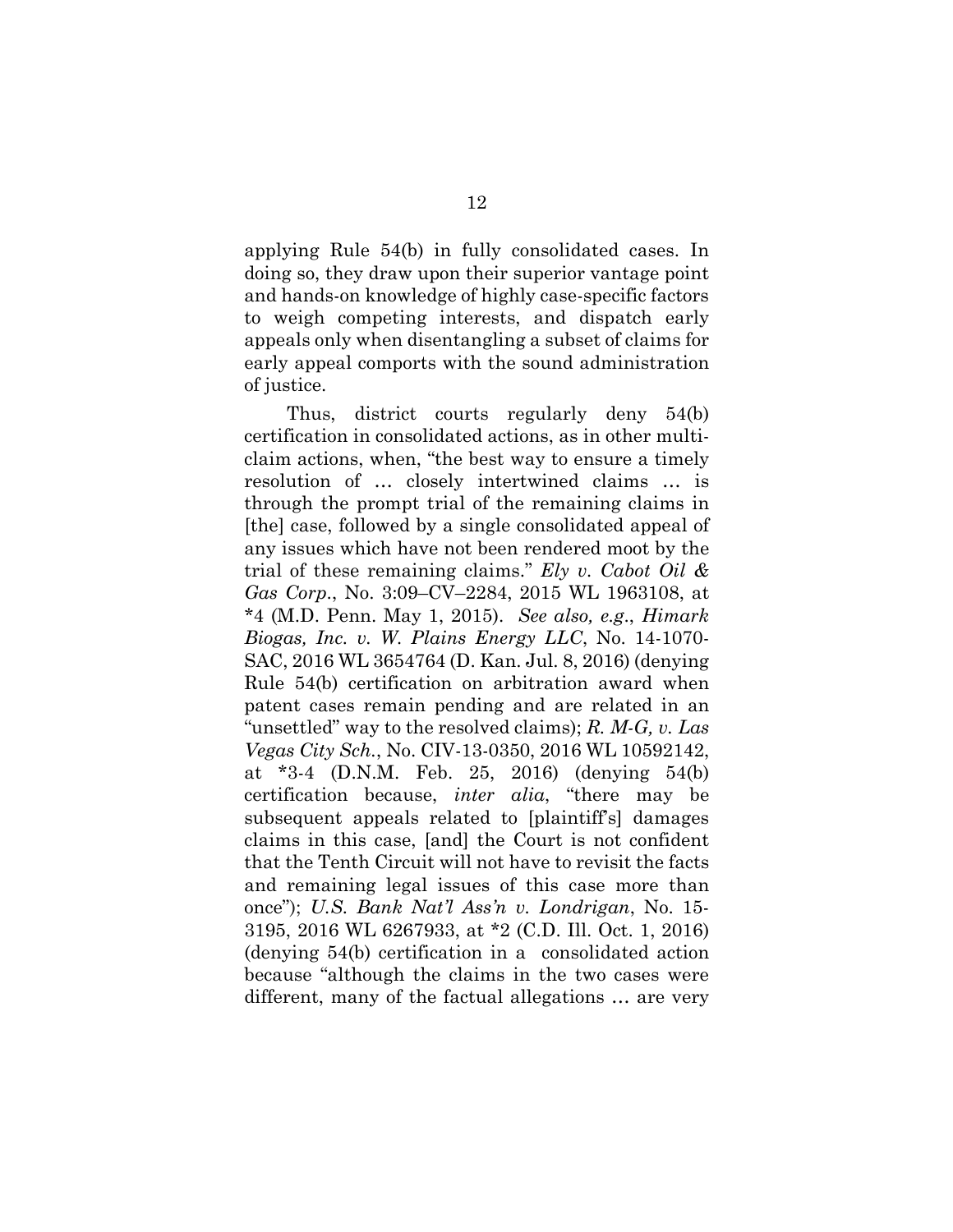similar or the same, … [and] future developments in this case could moot the need to review").

But where the balancing of competing interests tips the other way, and District Judges "find no just reason to delay," they readily dispatch partial appeals under Rule 54(b). And in such instances, the certification is accompanied by a well-reasoned opinion that provides the dispatcher's experiencegrounded analysis to the appellate court. *E.g., Bunch v. Frank*, No. 1:14-CV-438-WTL-DKL, 2017 WL 67841, at \*2 (S.D. Ind. Jan. 6, 2017) (54(b) certification issued when the sole claim at issue was a legal issue, dissimilar from unadjudicated claims; it was "unlikely that the appellate court would have to consider the similar issue a second time should the summary judgment order be reversed[;] … [and] judicial economy would best be served by having the appellate court decide the issue … before proceeding to trial against the [remaining] defendants"). Other examples of Rule 54(b) being effectively used to dispatch early appeals in litigation consolidated under Rule 42(a) include: *Allen v. Mayberg*, 577 Fed. App'x 728, 731 (9th Cir. 2014), and *Bayer Healthcare Pharm. v. Watson Pharm.*, 713 F.3d 1369, 1373 n.3 (Fed. Cir. 2013).

3. Under anything other than a bright-line rule that an early appeal in a fully consolidated case requires the district court's Rule 54(b) imprimatur, the system breaks down.

When undertaking deferential review of the grant or denial of a Rule 54(b) motion, the courts of appeals benefit from a reasoned explanation of why, after "weighing and balancing the contending factors,"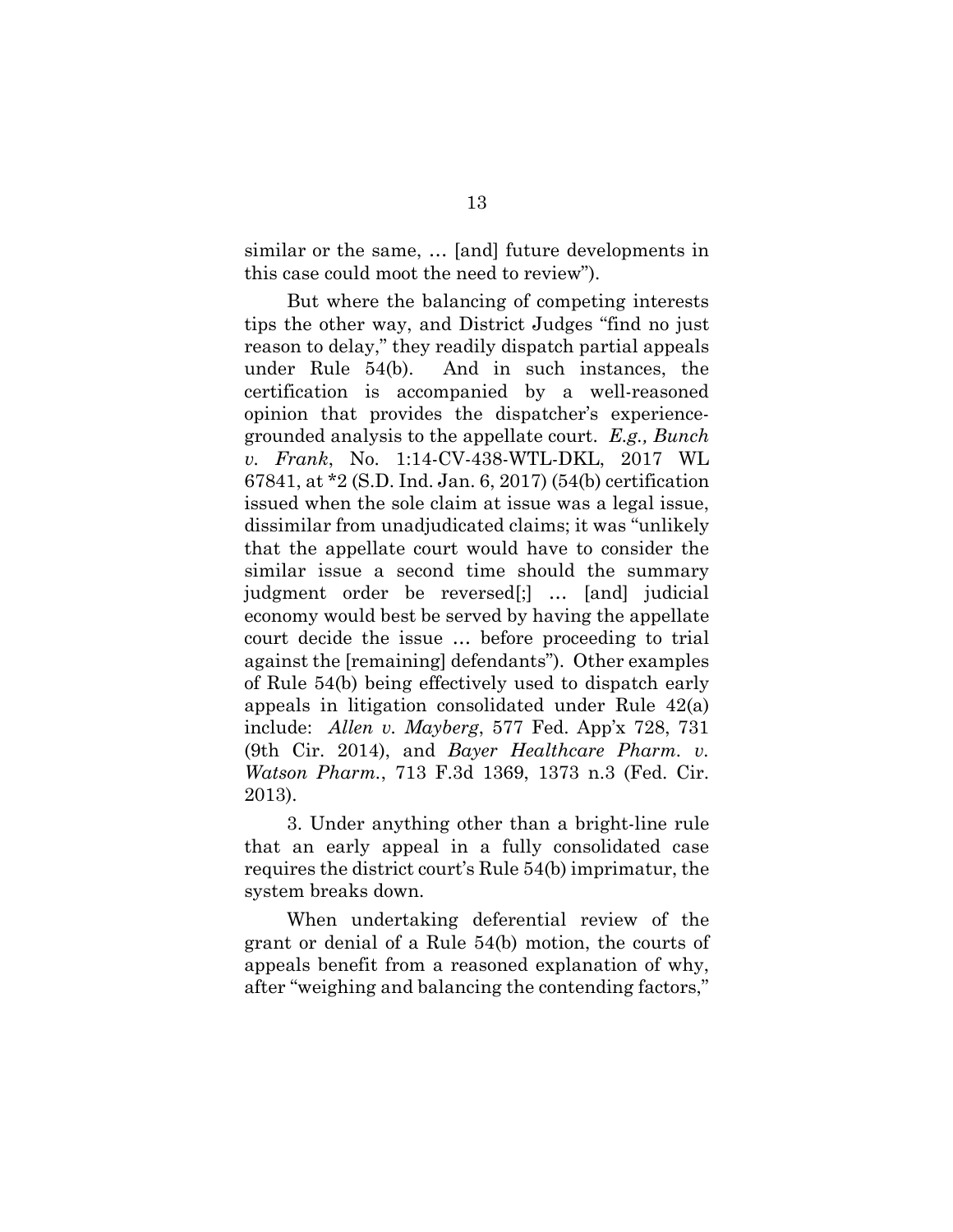*Curtiss-Wright*, 446 U.S. at 12, the district court deemed it appropriate to dispatch one or more claims, but not all, for immediate appellate review. And as with other fact-bound determinations, the "proper role of the court of appeals is not to reweigh the equities or reassess the facts but to make sure the conclusions derived from those weighings and assessments are juridically sound and supported by the record." *Id*. at 10.[4](#page-21-0) 

Such allocation of comparative judicial effort makes sense. The district court's proximity to the parties and day-to-day supervision of the case makes it uniquely situated to determine which claims, if any, can be properly disentangled for appellate review before final judgment. Balancing the costs of delaying review on a sub-set of claims against the benefits of a more fulsome record for the appellate court on all claims (or the possible mooting of the need for appeal entirely) is a decision "peculiarly … for the trial judge." *Id*. at 12.

But for litigant-driven appeals that are bereft of the district court's analysis of highly case-specific factors, the reviewing court becomes one of first view rather than review, asked to rule in the first instance

<span id="page-21-0"></span> <sup>4</sup> Insufficient explanation can be grounds for the appellate court to find no jurisdiction, because "a proper exercise of discretion under Rule 54(b) requires the district court to do more than just recite the 54(b) formula of 'no just reason for delay.'" *Allis-Chalmers*, 521 F.2d at 364. *See also, e.g.*, *Stockman's Water Co. LLC v. Vaca Partners, L.P.*, 425 F.3d 1263 (10th Cir. 2005) (appellate jurisdiction declined because Rule 54(b) certification order inadequate).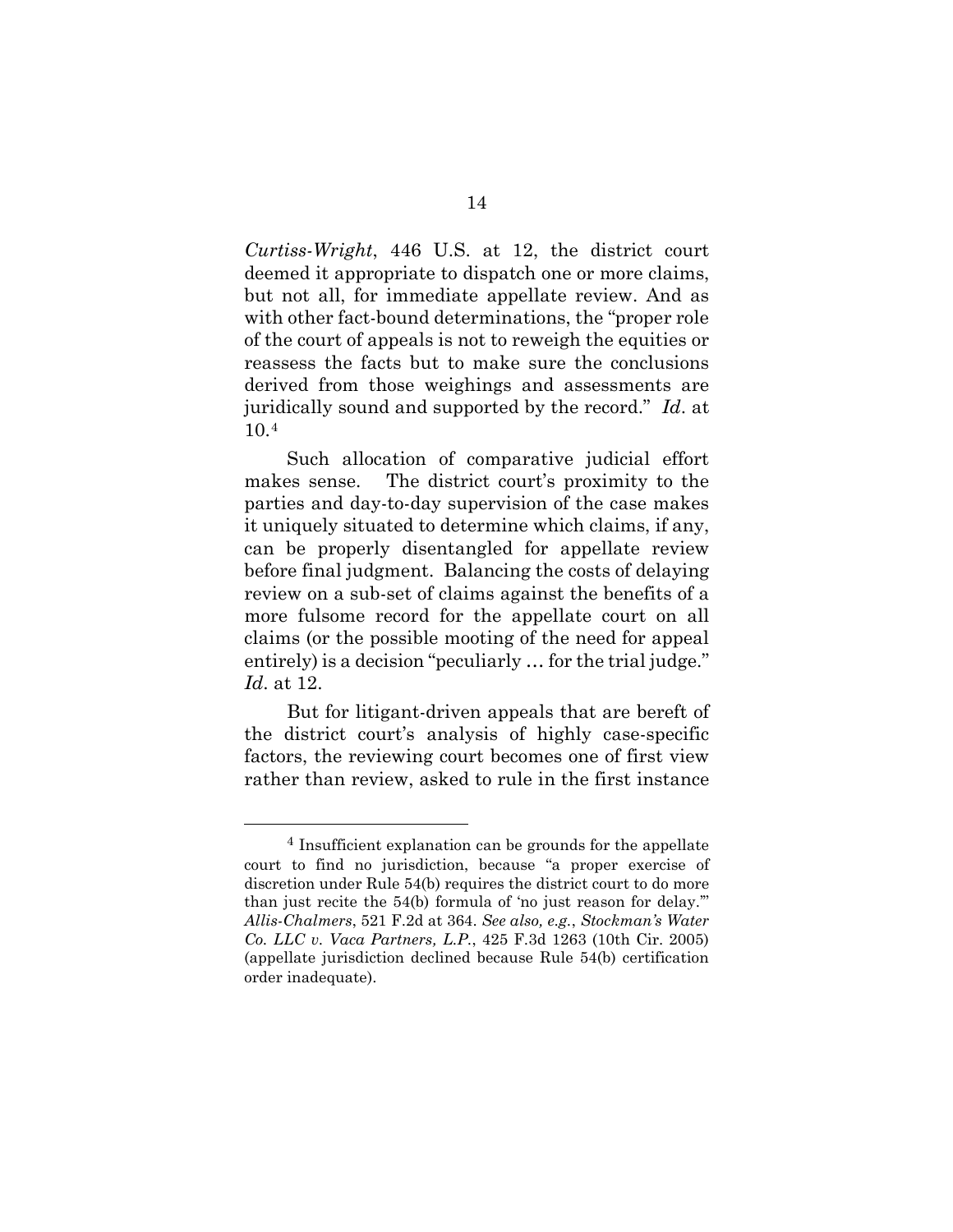on case-management issues well outside its bailiwick. This is true whether the court of appeals' casemanagement function falls under the rubric of a caseby-case approach to finality, or under Petitioner's proposed rule (Pet'r Br. 13-15) that would deem every sub-case judgment final but require the court of appeals to take on time-consuming docketmanagement duties through orders to stay appeals or hold them in abeyance. Either approach turns upside down "the simple, definite, workable rule," provided by Rule 54(b), that appeal does not lie absent a final decision declared by the district court, and defeats the rule's "re-establish[ment of] an ancient policy with clarity and precision." Fed. R. Civ. P. 54(b) advisory committee's note to 1946 amendment.

The district court's strong comparative advantage in weighing the competing equities of partial appeals underpins the "virtually unanimous" rule in the courts of appeals that, for fully consolidated cases, Rule 54(b) certification is required to allow an appeal before final judgment on all claims. Resp. Br. at 2; *accord* Pet'r Br. 7-8 (conceding that many circuits apply a strong or irrebuttable presumption that cases consolidated for all purposes are not immediately appealable); *see also* Resp. Br. at 14 & n.2 (collecting cases).

Some circuits, however, have adopted a case-bycase approach to determine finality and appealability of partial judgments in cases that are consolidated to any degree. When applying case-by-case factors in the first instance, the courts of appeals are not playing their "proper role" of deferentially reviewing the district court's informed assessment. *Curtiss-Wright*,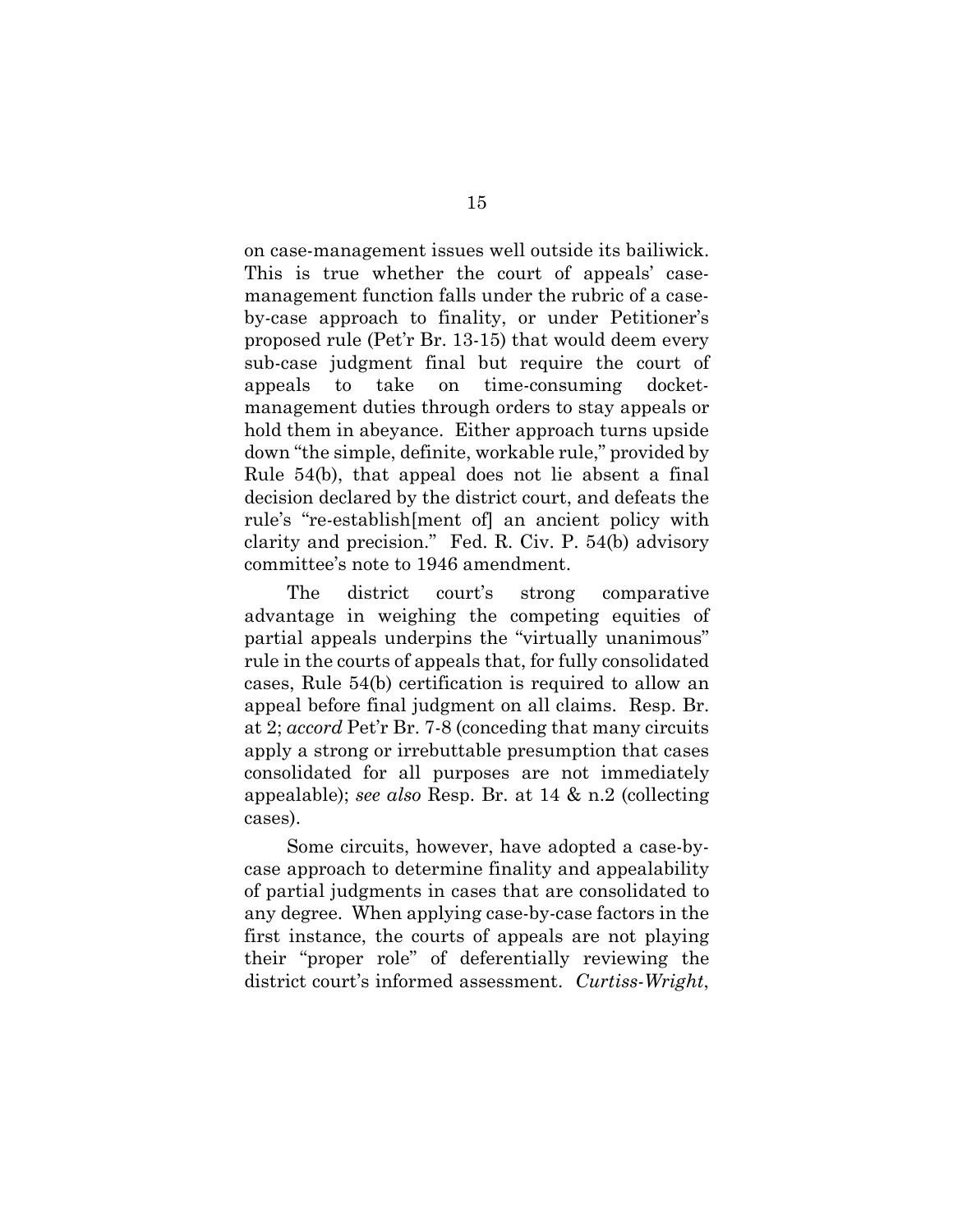446 U.S. at 10. Rather, they are starting from scratch, and working from a cold and incomplete record to apply factors indistinguishable from those that District Judges regularly consider under Rule 54(b). The same would be true under Petitioner's proposal: forcing the courts and parties to determine whether a stay is appropriate at a very early stage in the appeal when the reviewing court is utterly unfamiliar with the issues.

Tales from decisions applying the case-by-case approach to partially consolidated cases illustrate the difficulties. For example, when deciding whether to accept appellate jurisdiction over a litigant-initiated appeal of a member case when the rest of the partially consolidated litigation remains pending, the Fourth Circuit considers: "(1) the relationship between the adjudicated and unadjudicated claims; (2) the possibility that the need for review might or might not be mooted by future developments in the district court; (3) the possibility that the reviewing court might be obliged to consider the same issue a second time … [and] ([4]) miscellaneous factors such as delay, economic and solvency considerations, shortening the time of trial, frivolity of competing claims, expense, and the like." *Eggers v. Clinchfield Coal Co.*, 11 F.3d 35, 39 n.5 (4th Cir. 1993).

If this list sounds familiar, that's because it is. The Fourth Circuit's partial-appealability factors are drawn directly from the well-worn *Allis-Chalmers* factors that govern the district court's Rule 54(b) analysis. *Compare* 11 F.3d at 39 n.5 *with* 521 F.2d at 364. *Accord Spraytex, Inc. v. DJS&T*, 96 F.3d 1377, 1382 (Fed. Cir. 1996) (recognizing "separateness of the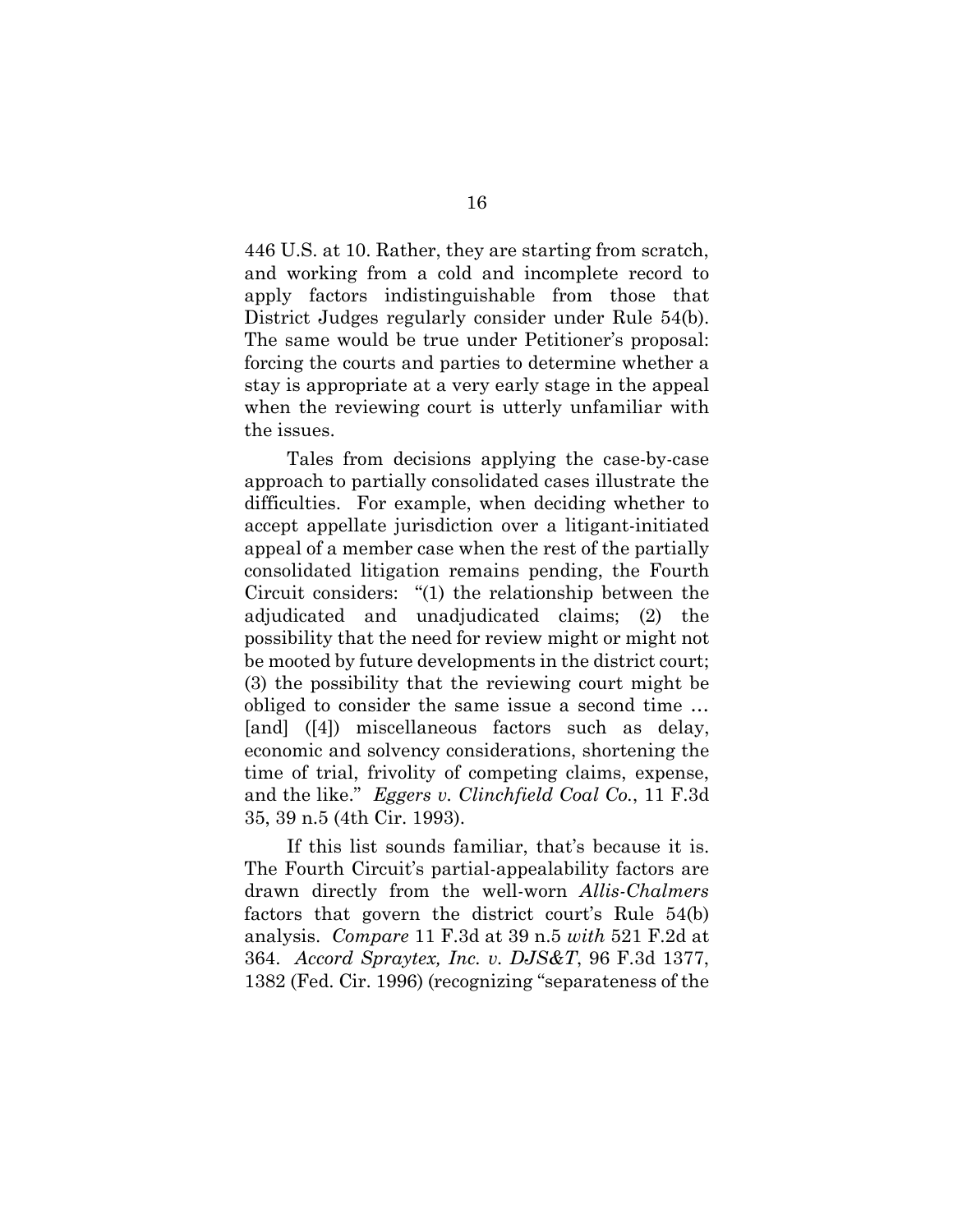claims" is a factor both in Rule 54(b) analysis and in the case-by-case appealability analysis undertaken by some circuits). It is a waste of judicial resources to have circuit courts undertake this case-specific, factbound analysis in the first instance. *See, e.g., McCullough v. World Wrestling Entm't, Inc.*, 838 F.3d 210, 213 n.5 (2d Cir. 2016) (dismissing appeal of two of six cases from a consolidated proceeding only after engaging in a laborious analysis).

A rule requiring Rule 54(b) certification to allow any partial appeal to go forward in a fully consolidated case would avoid this needless appellate effort. Particularly where the application of Rule 54(b) depends "upon the extent and purposes of the consolidation," *Lewis Charters, Inc., v. Huckins Yacht Corp.*, 871 F.2d 1046, 1048-1049 (11th Cir. 1989), who better to decide if partial appeal is warranted than the District Judge who first consolidated the cases and knows why she did so? Yet circuits would be left to decide this and other case-specific factors with no guidance from the district court under Petitioner's proposal requiring extensive appellate case management of automatically final sub-case judgments.

Such irrational allocation of judicial resources can be avoided by adopting a general rule that Rule 54(b) certifications are required for immediate appeal when a sub-case is dismissed from fully consolidated proceedings and other claims remain pending.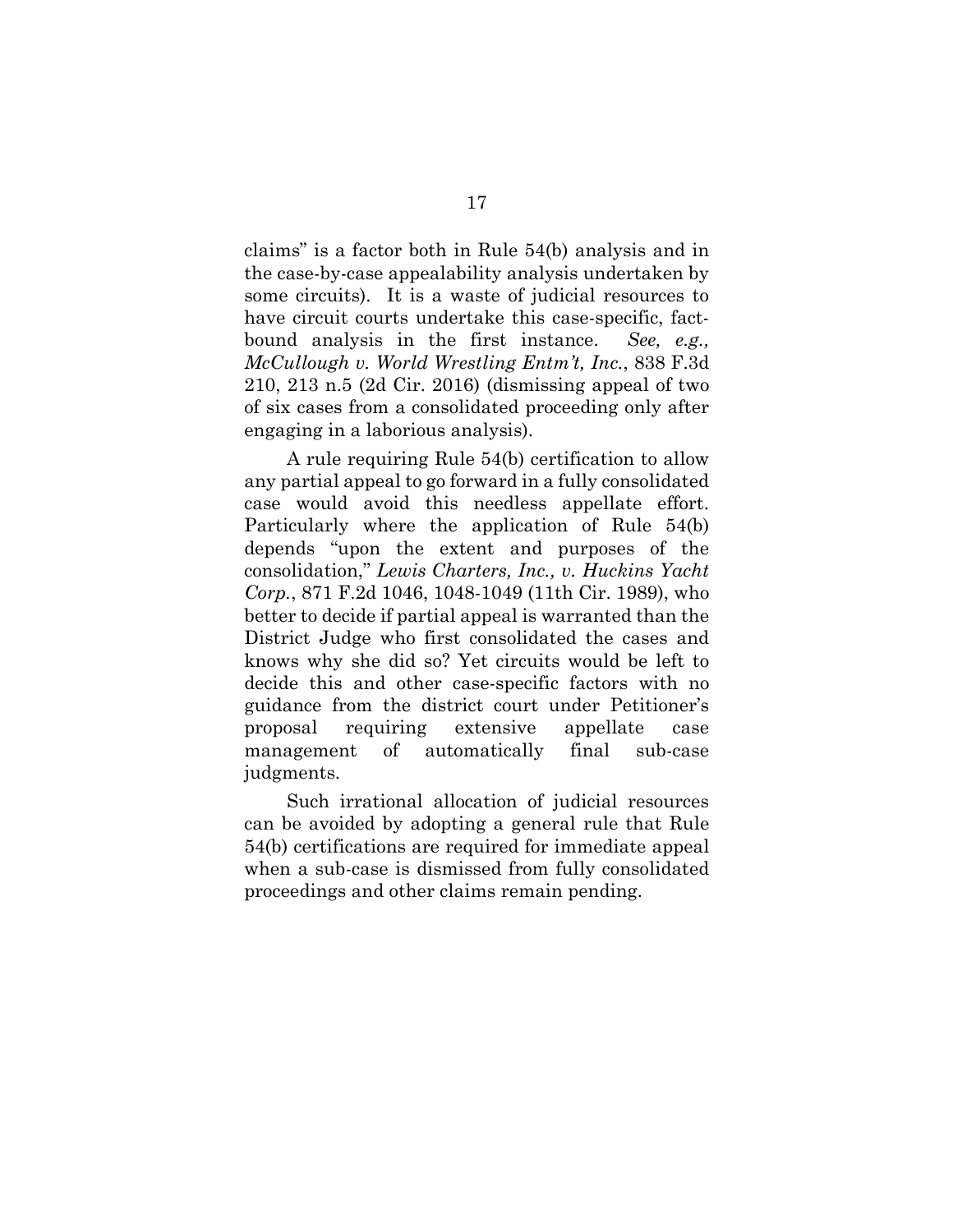## <span id="page-25-0"></span>**II. REQUIRING AUTOMATIC APPEALS OF PARTIAL JUDGMENTS IN FULLY CONSOLIDATED CASES WOULD WREAK HAVOC WITH EFFICIENT CASE MANAGEMENT.**

So long as the district court retains its authority to act as appellate "dispatcher" in fully consolidated cases before final judgment is rendered in the full consolidated case, the district court can balance the "competing considerations underlying all questions of finality," which are "the inconvenience and costs of piecemeal review on the one hand and the danger of denying justice by delay on the other." *Eisen*, 417 U.S. at 171 (internal quotation marks omitted).

Under a rule that inexorably requires immediate appeal of the resolution of any separate complaint within a fully consolidated case, however, there is no balance. Rather, the inconvenience and costs of piecemeal review are imposed in every case, whether there is any countervailing need or other benefit to the parties. Because district courts can and do enter Rule 54(b) judgments in fully consolidated cases warranted, the only additional appeals sent to the court of appeals under Petitioner's automatic-early appeal approach are necessarily those appeals that cause inefficiency and disrupt case management with little to no countervailing benefit.

The final-judgment rule "serves several salutary purposes," including "'promoting efficient judicial administration'" and avoiding "'undermin[ing] the independence of the district judge.'" *Cunningham v. Hamilton Cty.*, 527 U.S. 198, 203-204 (1999) (quoting *Firestone Tire & Rubber Co.*, 449 U.S. at 374).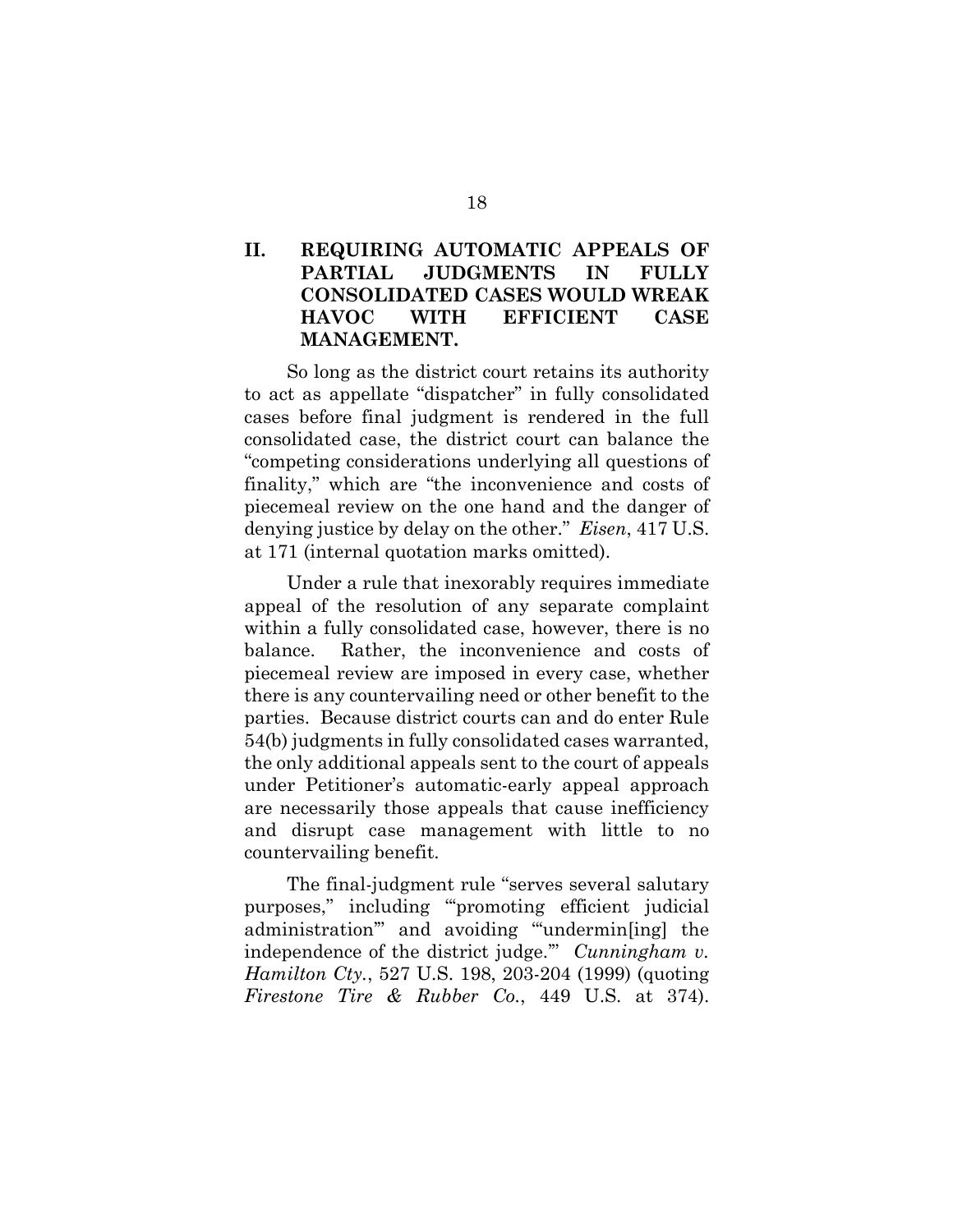Requiring immediate appeals any time a district court order disposes of the claims in one sub-case within a fully consolidated case serves none of these goals, and instead undercuts them.

**A.** As for efficient judicial administration, the rule advocated by Petitioner is sure to create *in*efficiency in terms of wasteful re-litigation of the same issues, needless jousting over unclear appellate jurisdiction, and unnecessary appellate decisionmaking on issues mooted by further proceedings in the district court.

To start, in the vast majority of cases in which Petitioner's proposed rule requires an appeal that would not otherwise have been dispatched by the district court under Rule 54(b), the appellate court will be required to "decide the same issues more than once" in subsequent appeals—precisely the result that the district court's Rule 54(b) discretion is designed to guard against. *Curtiss-Wright*., 446 U.S. at 8. Such inefficiency will likely be the rule, not the exception, given the usual factual or legal overlap in cases that are consolidated for all purposes. A Rule 54(b) judgment is rarely entered appropriately when the same parties are still litigating related claims in the district court. *See Jewel v. Nat'l Sec. Agency*, 810 F.3d 622, 630 (9th Cir. 2015) (rejecting 54(b) judgment where an appeal did not "resolve all of the [particular] plaintiffs' claims" because "[i]t will be a rare case where Rule 54(b) can appropriately be applied when the contestants on appeal remain, simultaneously, contestants below") (internal quotation marks and citation omitted). But under Petitioner's rule, there would be no choice.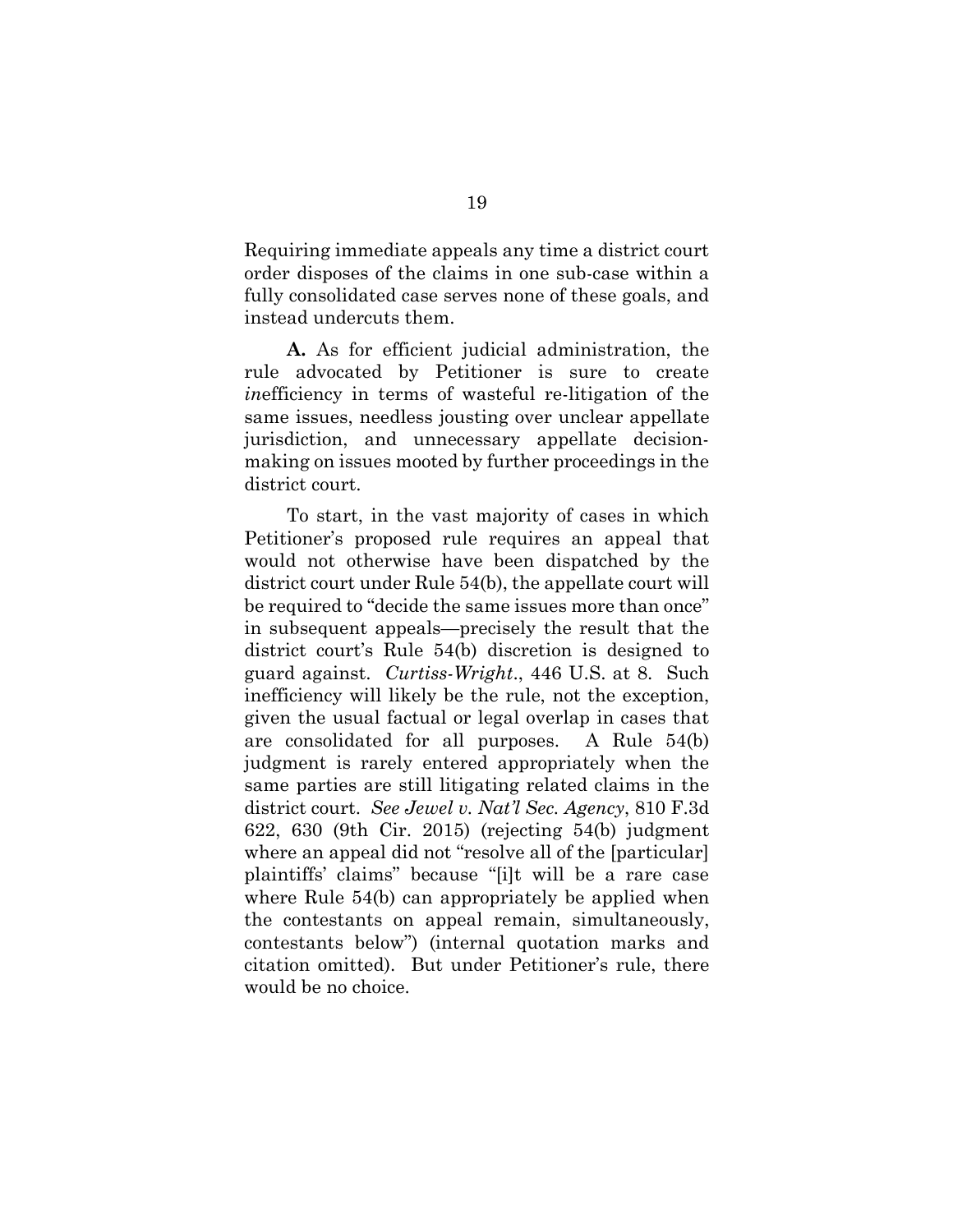Courts of appeals have dodged the repeat litigation that would result from Petitioner's rule by treating a fully consolidated case as an action requiring a Rule 54(b) judgment for partial appeals. *See, e.g.*, *Doe v. Howe Military Sch.*, 227 F.3d 981, 985, 987 (7th Cir. 2000) (treating a fully consolidated case involving two different plaintiffs alleging sexual harassment as a single case to avoid "successive appeals on identical issues" in light of the "tremendous overlap" in the cases); *Rd. Sprinkler Fitters Local Union v. Cont'l Sprinkler Co*., 967 F.2d 145, 151-152 (5th Cir. 1992) (two consolidated actions "both arose out of the single employer/alter ego issue and their theories of recovery are virtually identical"); *Hageman v. City Investing Co*., 851 F.2d 69, 71 (2d Cir. 1988) ("crux of both actions" was the same in two actions that were consolidated). But because Petitioner's partial-judgment-always-final rule sidesteps the district court's Rule 54(b) ability to assure that "there is a well developed record to support [an appellate] decision," Wright & Miller, *supra*, § 3914.7, the reverse will be true. Duplicative appeals are likely to occur in a context where the first appellate decision is based on the least-developed record,

Compounding these problems is the likelihood that a rule requiring immediate appeal in each subcase will create uncertainty about appeal timing and therefore "eat[] up time and money as the parties litigate, [appellate jurisdiction,] not the merits of their claims." *Hertz Corp. v. Friend*, 559 U.S. 77, 94 (2010); *see Huene*, 743 F.2d at 704 ("[U]ncertainty as to the finality of the judgment could lead to the premature filing of a notice of appeal with the consequent waste of time and resources."). Even a purportedly bright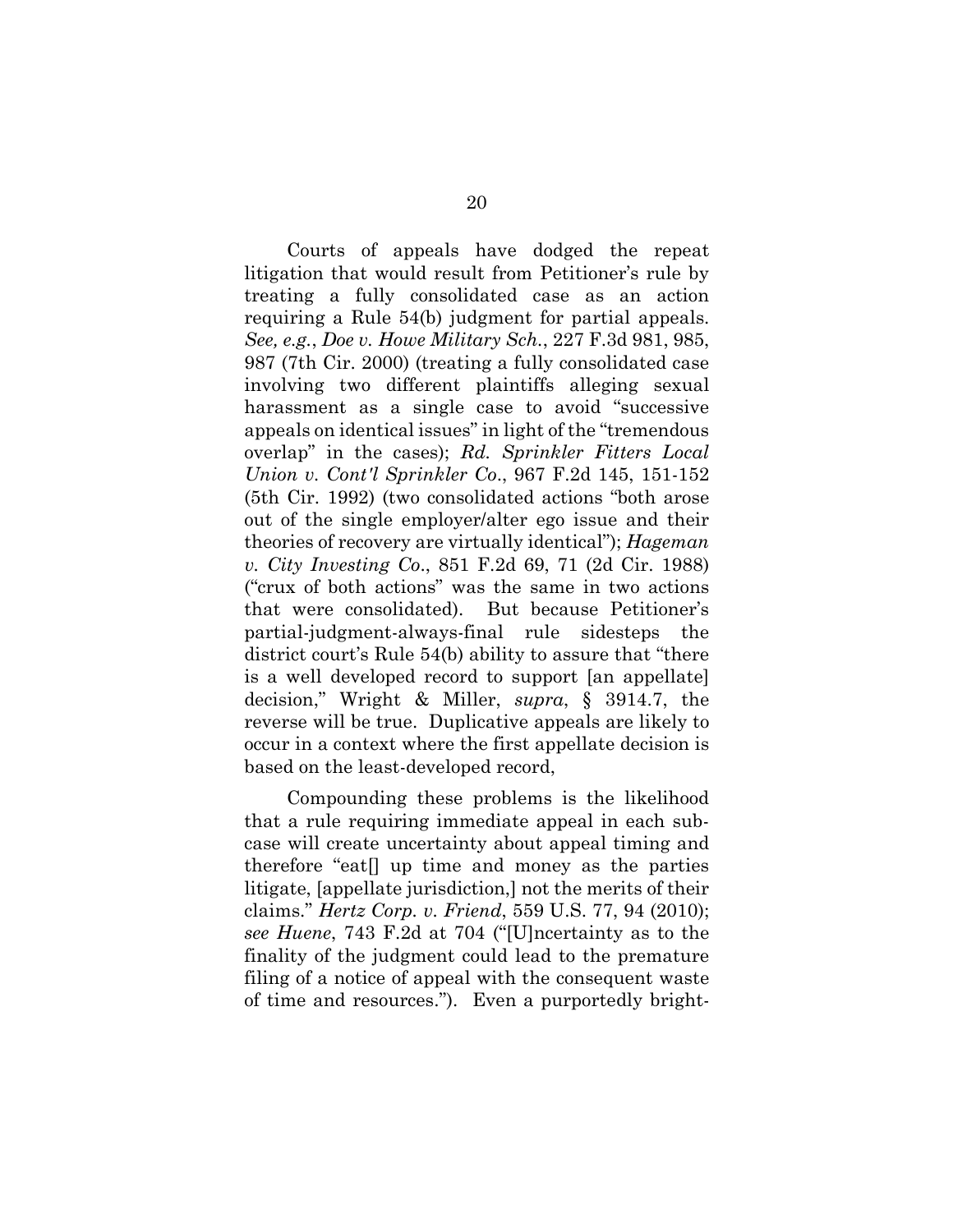line rule that judgment of each member case of a consolidated case triggers the time for filing an appeal will often leave murky whether a particular district court order finally and conclusively resolved all of the claims in a particular sub-case.

For example, if the district court enters orders that seriatim address particular types of claims from a number of sub-cases, and the district court does not maintain separate dockets, it may be difficult for the parties to determine when all of the claims stemming from a single complaint have been finally resolved, as there may be no separate judgment entered for a single case that has been fully consolidated with another. *Cf. Doe*, 227 F.3d at 985-987 (noting that the claims in one of two consolidated cases were dismissed over the course of three separate orders and no judgments were entered under Rule 58 until the conclusion of the entire consolidated case, with language that "confused matters").

Under the contrary rule, where Rule 54(b) certification is required to appeal a subset of claims, parties in fully consolidated cases face no such "quandary about the proper timing of their appeals." *Gelboim*, 135 S. Ct. at 905. Even when all the claims in one member case have been completely dismissed, it will be very clear when the time for appeal begins to run: when final judgment has been entered on all claims in the consolidated case unless the District Judge expressly certifies as final a sub-set of claims.

Beyond unnecessary litigation on threshold appealability issues, Petitioner's rule would generate wholly unnecessary appeals on the merits, too. As issues are often intertwined in cases consolidated for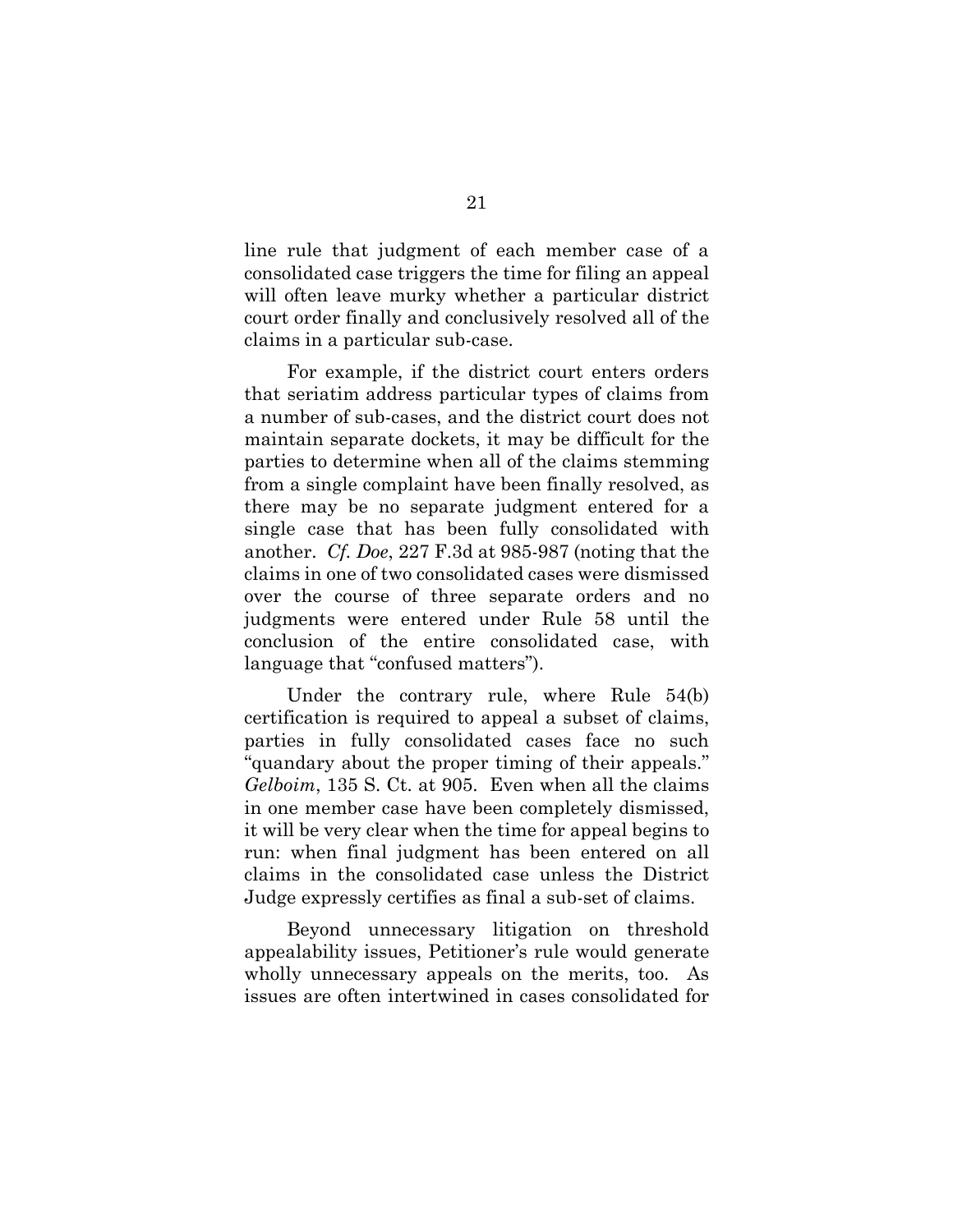all purposes, Petitioner's rule could easily result in appellate decisions that are subsequently mooted by the continuing proceedings in the district court.

Those appellate courts that have required a Rule 54(b) judgment or a final judgment in the entire consolidated case before allowing appeal have been able to avoid such potential mootness. *See, e.g.*, *Houbigant, Inc. v. IMG Fragrance Brands, LLC*, 627 F.3d 497, 497–98 (2d Cir. 2010) (holding immediate appeal not available for judgment "dismissing one of two cases that were consolidated for all purposes" when second case still pending in district court and "resolution of the pending action could moot the central issue in this appeal"); *Eggers*, 11 F.3d at 39 (holding appeal on widow's claim must await resolution of still-pending deceased miner's claim in fully consolidated case because if miner's claim allowed, widow would receive benefits under that claim, mooting appeal on widow's claim). [5](#page-29-0) Under a rule requiring parties to file appeals as soon as any one member case in a fully consolidated case was resolved, early appeals that were later mooted would likely proliferate, as would duplicative or otherwise wasteful

<span id="page-29-0"></span> <sup>5</sup> This is consistent with the rule applied by most courts of appeals that a Rule 59 motion by one party in a fully consolidated case tolls the time for filing an appeal from any judgment in the consolidated case. *See, e.g.*, *Advey v. Celotex Corp.*, 962 F.2d 1177, 1180 (6th Cir. 1992). Like other proceedings ongoing in the district court, that court's ruling on a Rule 59 motion in one part of a consolidated case could obviate the need for appeal of another, related part of the case. *Cf. Griggs v. Provident Consumer Disc. Co*., 459 U.S. 56, 59 (1982) (per curiam) (noting that Rule 59 motion can "prevent unnecessary appellate review").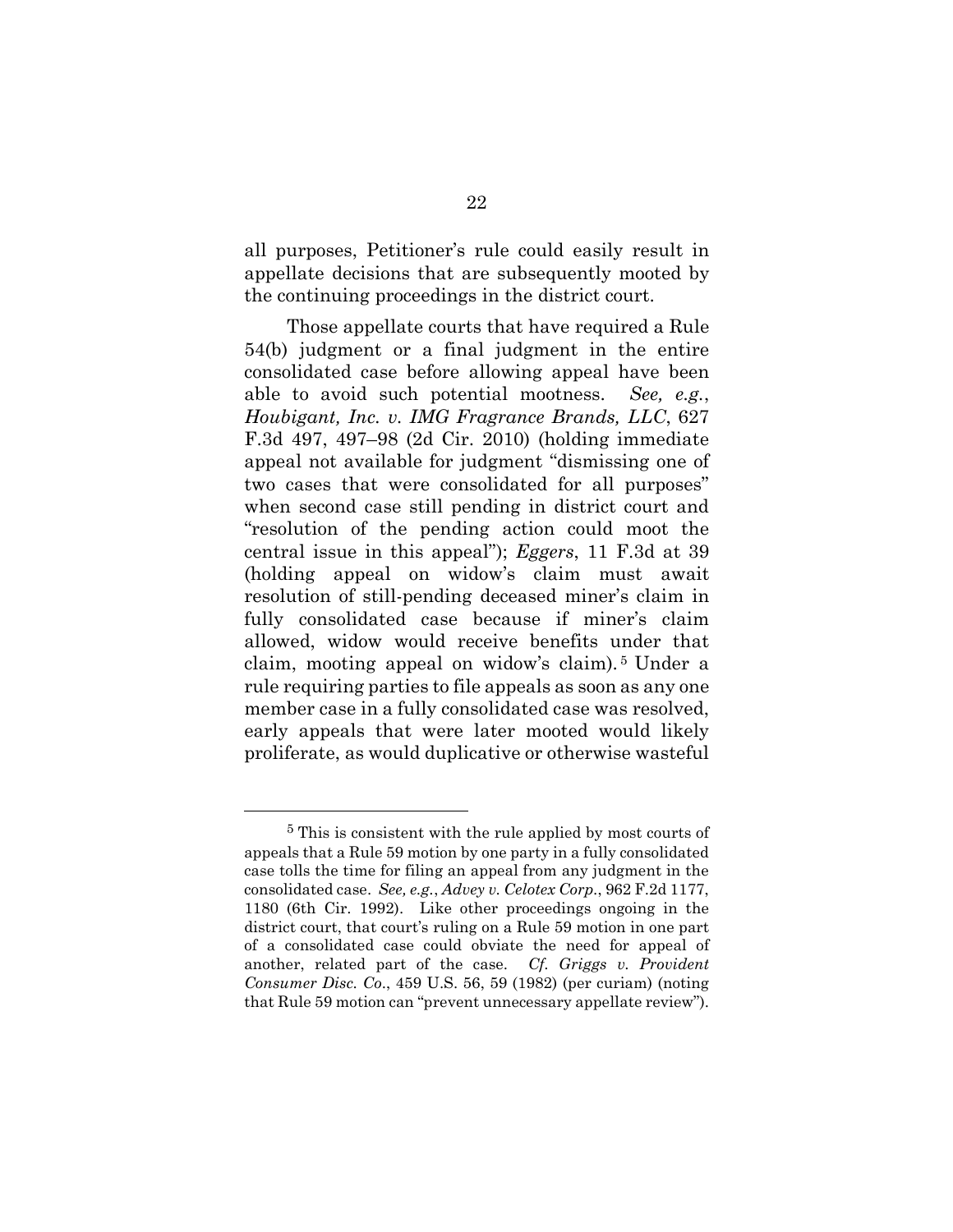litigation of all kinds. Such results undermine judicial economy.

**B.** The pervasive, negative effect on efficient judicial administration is not the only downside to Petitioner's proposed rule. That rule would also undercut the District Judge's independence and disrupt her ability to manage the remainder of the litigation.

Ordinarily, the district court retains authority to revise "any order or other decision, however designated," that adjudicates fewer than all claims in a case, at any point prior to entry of final judgment "adjudicating all the claims and all the parties' rights and liabilities." Fed. R. Civ. P. 54(b). Deeming "final" any order resolving all claims in a particular member case eliminates this revision authority, reducing the district court's flexibility to narrow the issues through initial orders that remain subject to revision or reopening depending upon other developments—like a substantially different factual record than expected being developed at trial on a closely related claim. Imposing final-judgment rigidity on any orders disposing of all claims in a member case notwithstanding the close relationship of those claims to others in a different part of the consolidated case will likely require district courts to leave more issues open and unresolved further into the litigation. And it will certainly reduce the district court's ability to flexibly and effectively manage the case.

More troubling still is the risk of inconsistent, conflicting judgments resulting from the court of appeals and the district court exercising simultaneous jurisdiction over intertwined claims. Ordinarily, "a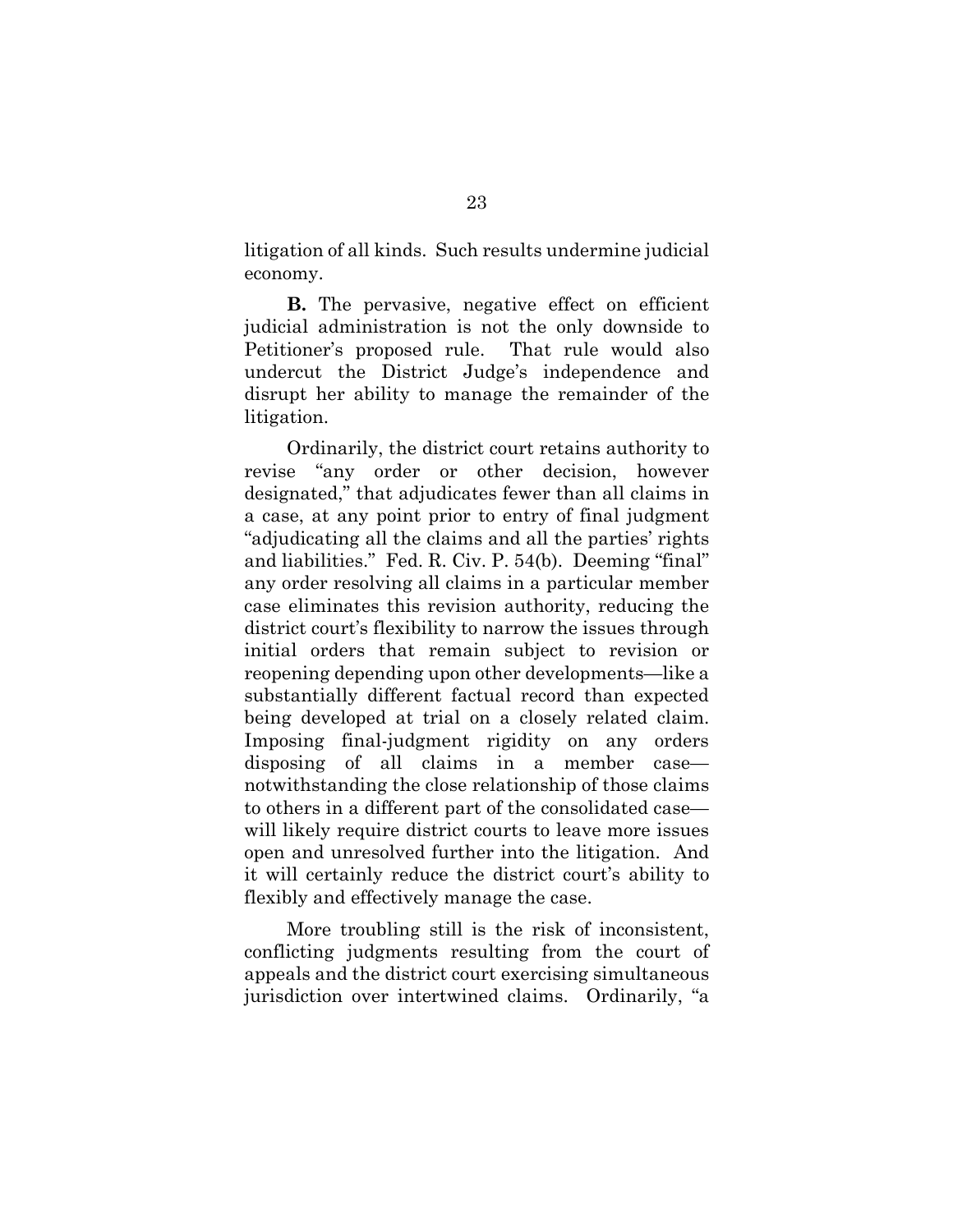federal district court and a federal court of appeals should not attempt to assert jurisdiction over a case simultaneously," and the filing of a notice of appeal "divests the district court of its control over those aspects of the case involved in the appeal." *Griggs*, 459 U.S. at 58. In practical reality, however, Petitioner's rule would lead to de facto simultaneous jurisdiction in many consolidated cases. Although the identical claims might not be at issue in both courts, substantially similar and overlapping claims likely would be, with the concomitant possibility of divergent results.

Rule 54(b) affords the district court a flexible and nuanced case-management tool that allows partial early appeal only when the District Judge is assured that a subset of claims can be safely disentangled from the ongoing litigation. And, when appropriate, interlocutory appeals under § 1292(b) or petitions for mandamus likewise allow for appellate review of pressing issues that cannot await final resolution of all claims. But under Petitioner's rule—where litigants of dismissed member cases have an immediate appeal of right—the district court's only case-management tool for avoiding simultaneous consideration of materially identical issues would be to put the rest of the case on hold. This blunt instrument is a poor substitute and will engender unwarranted delay compared to a thoughtful application of Rule 54(b).

 Application of the mandate rule—the controlling force of the court of appeals' decision in a case, Wright & Miller, *supra*, § 4478.3—also becomes more complicated when both district court and appellate court are simultaneously deciding overlapping cases.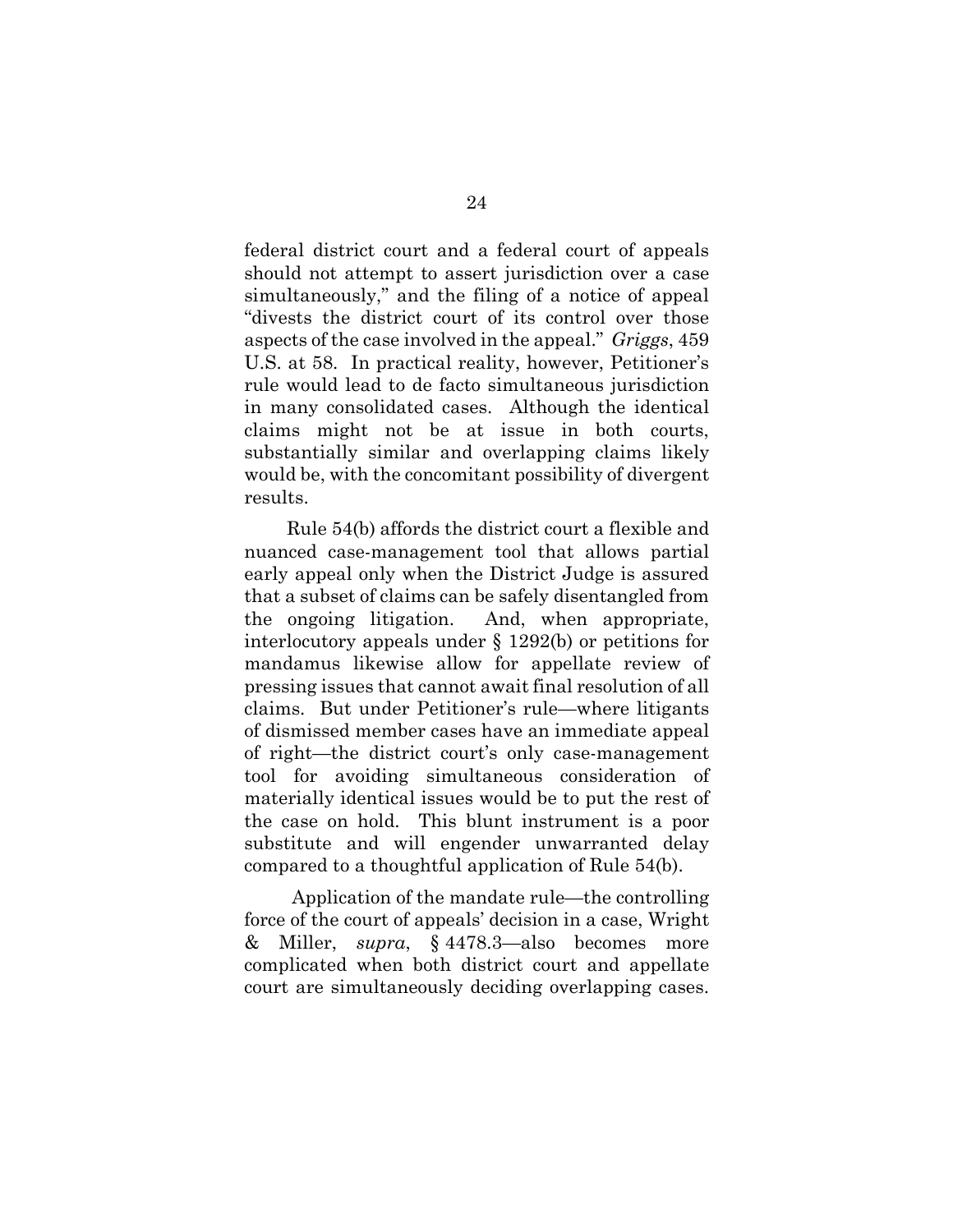If the appeal of a sub-case from a consolidated case is an independent final-judgment appeal, then the court of appeals' judgment in that independent appeal might, or might not, yield a mandate for the rest of the consolidated case. That raises a serious risk of divergent judgments for nearly identical issues. And even if the court of appeals' judgment in the first piecemeal appeal *does* constitute law of the case for the rest of the consolidated case, it still may not control the further proceedings in the district court. Law of the case may not apply because new factual findings from an evolving record in the ongoing proceedings can undermine the "correctness of an appellate decision on the basis of information that was not before the appellate court." *Id*. The possible result is a district court judgment that is arguably inconsistent with the appellate mandate. This risk of dissonant judgments is all-the-more likely when district court litigation proceeds simultaneously with an appeal of one part of a fully consolidated case in isolation.

Worse still, such confusion about how partial appellate judgments affect ongoing litigation in the district court will likely yield more wasteful litigation. If a party believes that the district court's decision on a related claim does countermand the mandate in one of the piecemeal appeals from the consolidated case, there will be more litigation related to the timing of the mandate and the inter-relationship of the judgments. Yet another example of unnecessary litigation is thereby spawned by eliminating the district court's authority to determine when it is appropriate for judgments resolving only part of a consolidated case to be "dispatched" for appeal.